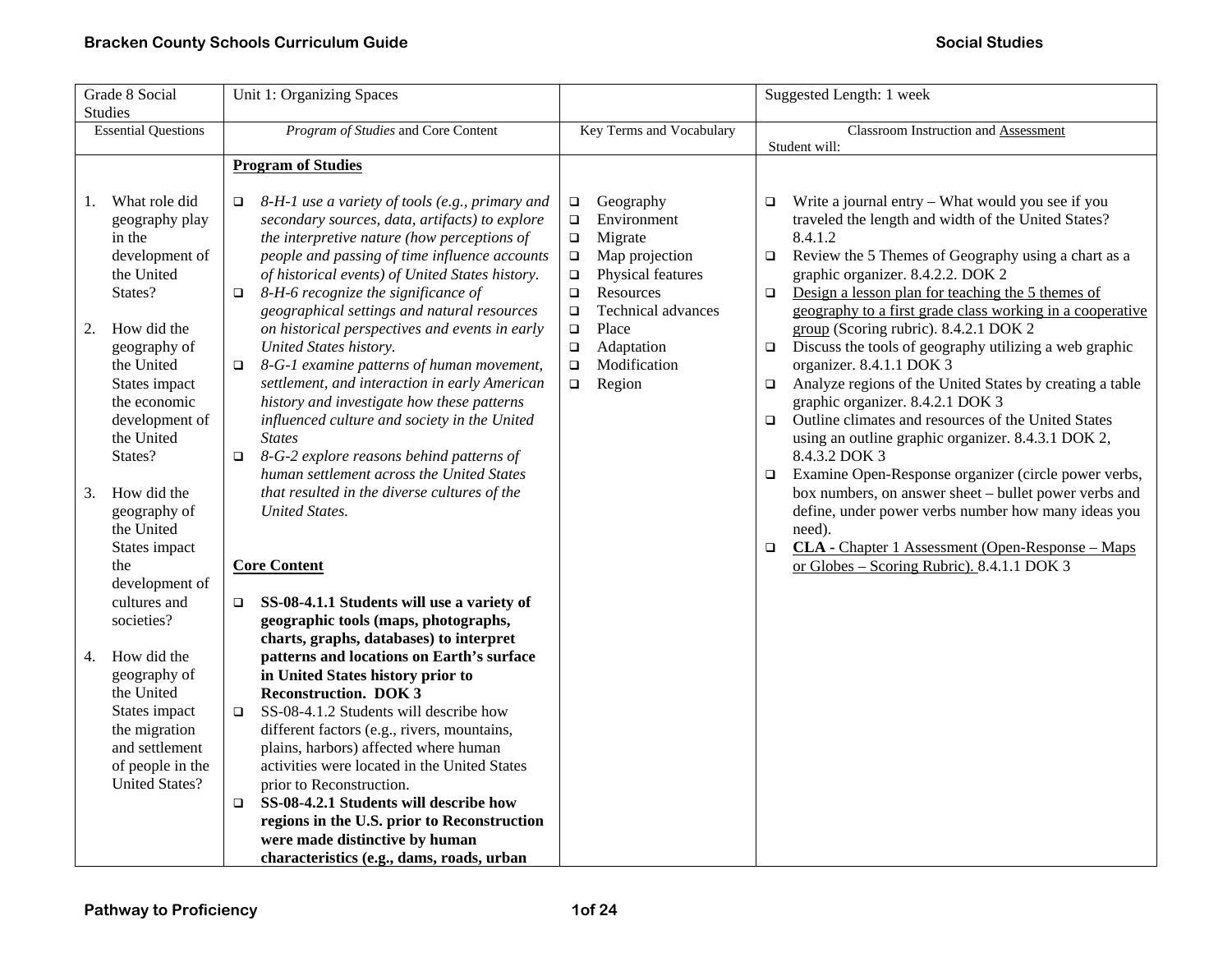| Grade 8 Social<br><b>Studies</b> | Unit 1: Organizing Spaces                                                                                                                                                                                                                                                                                                                                                                                                                                                                                                                                                                                                                                                                                                                                                                                                                                                                                              |                          | Suggested Length: 1 week                                     |
|----------------------------------|------------------------------------------------------------------------------------------------------------------------------------------------------------------------------------------------------------------------------------------------------------------------------------------------------------------------------------------------------------------------------------------------------------------------------------------------------------------------------------------------------------------------------------------------------------------------------------------------------------------------------------------------------------------------------------------------------------------------------------------------------------------------------------------------------------------------------------------------------------------------------------------------------------------------|--------------------------|--------------------------------------------------------------|
| <b>Essential Questions</b>       | Program of Studies and Core Content                                                                                                                                                                                                                                                                                                                                                                                                                                                                                                                                                                                                                                                                                                                                                                                                                                                                                    | Key Terms and Vocabulary | <b>Classroom Instruction and Assessment</b><br>Student will: |
|                                  | centers) and physical characteristics (e.g.,<br>mountains, bodies of water) that created<br>advantages and disadvantages for human<br>activities (e.g., exploration, migration,<br>trade, settlement). DOK 2<br>SS-08-4.2.2 Students will describe how<br>$\Box$<br>places and regions in United States history<br>prior to Reconstruction changed over time<br>as technologies, resources and knowledge<br>became available. DOK 2<br>SS-08-4.3.1 Students will describe patterns<br>$\Box$<br>of human settlement in the United States<br>prior to Reconstruction and explain how<br>these patterns were influenced by human<br>needs. DOK 2<br>SS-08-4.3.2 Students will explain why and<br>□<br>give examples of how human populations<br>changed and/or migrated because of<br>factors such as war, disease, economic<br>opportunity and technology in the United<br><b>States prior to Reconstruction. DOK 3</b> |                          |                                                              |

| Grade 8 Social             |        | Unit 2: 10 Little Indians                        |        |                          |        | Suggested Length: 3 weeks                               |
|----------------------------|--------|--------------------------------------------------|--------|--------------------------|--------|---------------------------------------------------------|
| <b>Studies</b>             |        |                                                  |        |                          |        |                                                         |
| <b>Essential Questions</b> |        | Program of Studies and Core Content              |        | Key Terms and Vocabulary |        | Classroom Instruction and Assessment                    |
|                            |        |                                                  |        |                          |        | Student will:                                           |
|                            |        | <b>Program of Studies</b>                        |        |                          |        |                                                         |
|                            |        |                                                  |        |                          |        |                                                         |
| What cultural              | □      | 8-H-1 use a variety of tools (e.g., primary and  | □      | Elements of Culture      | $\Box$ | Write a journal entry imagining they are writing a      |
| and/or social              |        | secondary sources, data, artifacts) to explore   | □      | Artifact                 |        | television script for a show about the first Americans. |
| institutions led           |        | the interpretive nature (how perceptions of      | □      | Civilization             |        | 8.2.1.1 DOK 2                                           |
| to the                     |        | people and passing of time influence accounts    | □      | Specialization workers   | $\Box$ | Discuss the first Americans in groups using the         |
| development of             |        | of historical events) of United States history.  | $\Box$ | Agrarianism              |        | following discussion jobs: 8.2.1.1 DOK 2                |
| Ancient                    | $\Box$ | 8-H-2 develop a chronological understanding      | □      | Primary sources          |        | Discussion Director – develop a list of 5 open-         |
| American                   |        | of the early history of the United States (early | ❏      | Secondary sources        |        | ended questions.                                        |
| cultures?                  |        | inhabitants to Reconstruction).                  | □      | Historical documents     |        | Passage Master – identify 4 passages to review and      |
|                            |        | 8-H-4 examine the impact of significant          | ❏      | Social institutions      |        | reason for choosing them.                               |
| What role did              |        | individuals and groups in early United States    | □      | Ethnic groups            |        | Vocabulary Enricher - define 6 important<br>3.          |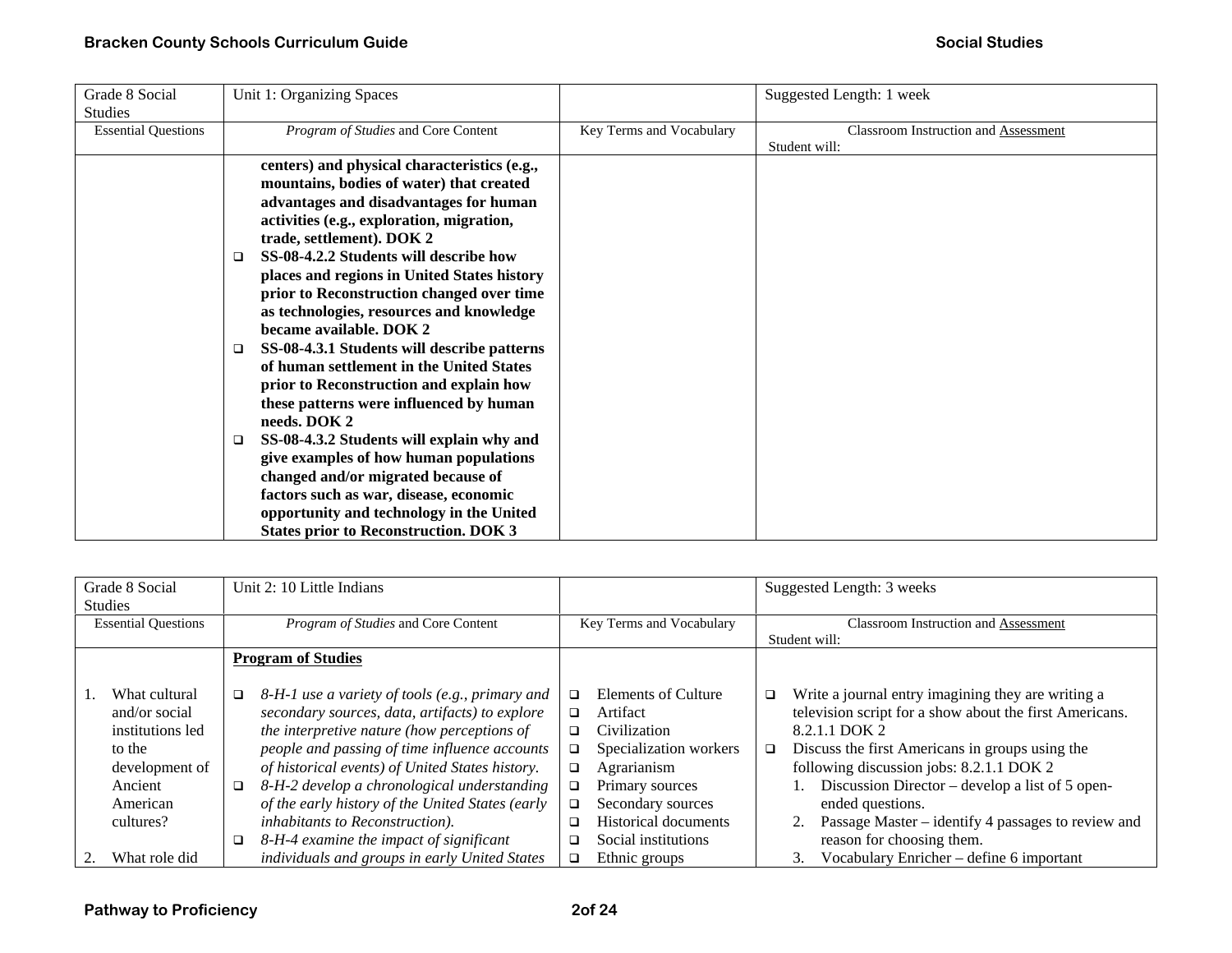| Grade 8 Social<br>Studies                                                                                                                                                                              | Unit 2: 10 Little Indians                                                                                                                                                                                                                                                                                                                                                                                                                                                                                                                                                                                                                                                                                                                                                                      |                                                                              | Suggested Length: 3 weeks                                                                                                                                                                                                                                                                                                                                                                                                                                                                                                                                                                                                                                                                                                                                                                                                                                                                                                                                                                                                                                |
|--------------------------------------------------------------------------------------------------------------------------------------------------------------------------------------------------------|------------------------------------------------------------------------------------------------------------------------------------------------------------------------------------------------------------------------------------------------------------------------------------------------------------------------------------------------------------------------------------------------------------------------------------------------------------------------------------------------------------------------------------------------------------------------------------------------------------------------------------------------------------------------------------------------------------------------------------------------------------------------------------------------|------------------------------------------------------------------------------|----------------------------------------------------------------------------------------------------------------------------------------------------------------------------------------------------------------------------------------------------------------------------------------------------------------------------------------------------------------------------------------------------------------------------------------------------------------------------------------------------------------------------------------------------------------------------------------------------------------------------------------------------------------------------------------------------------------------------------------------------------------------------------------------------------------------------------------------------------------------------------------------------------------------------------------------------------------------------------------------------------------------------------------------------------|
| <b>Essential Questions</b>                                                                                                                                                                             | Program of Studies and Core Content                                                                                                                                                                                                                                                                                                                                                                                                                                                                                                                                                                                                                                                                                                                                                            | Key Terms and Vocabulary                                                     | Classroom Instruction and Assessment                                                                                                                                                                                                                                                                                                                                                                                                                                                                                                                                                                                                                                                                                                                                                                                                                                                                                                                                                                                                                     |
| geography play<br>in the<br>development of<br>Ancient<br>American<br>cultures?<br>How has<br>3.<br>conflict resulted<br>from the<br>migration and<br>settlement of<br>Ancient<br>American<br>cultures? | history.<br>8-H-5 analyze the social, political, and<br>$\Box$<br>economic characteristics of eras in American<br>history to Reconstruction (Land and People<br>before Columbus, Age of Exploration,<br>Colonization, War for Independence, Young<br>Republic, Westward Expansion,<br>Industrialism, Civil War).<br>8-CS-1 examine how culture in the United<br>$\Box$<br>States has been influenced by language,<br>literature, arts, beliefs, and behavior of<br>people in America's past.<br>8-CS-3 analyze social interactions among<br>$\Box$<br>diverse groups and individuals in United<br>States history.<br><b>Core Content</b><br>SS-08-2.1.1 Students will explain how the<br>□<br>elements of culture (e.g., language, the arts,<br>customs, beliefs, literature) defined specific | Perspective<br>$\Box$<br>Interaction<br>$\Box$<br>Cause and Effect<br>$\Box$ | Student will:<br>vocabulary and develop a plan for sharing them.<br>4. Illustrator – depict an important event or<br>connection.<br>5. Connector – relate 5 connections to real life.<br>Discuss Native American culture groups using the above<br>$\Box$<br>discussion jobs and groups. 8.2.1.1 DOK 2, 8.2.2.1,<br>8.5.3.1 DOK 2<br>Discuss empires of the south using the above discussion<br>$\Box$<br>jobs and groups. 8.2.2.1<br>Develop historical skills by answering questions, about<br>$\Box$<br>a Mayan painting, related to primary and secondary<br>sources. 8.5.1.1 DOK 3<br>Observe an overview of Native American life in the<br>$\Box$<br>Americas using a video and questions. Video - "The<br>Native Americans" from Educational Distributors of<br>America. 8.5.1.2 DOK 3<br>Research one Native American group and complete one<br>$\Box$<br>of the following culmination activities (Scoring rubric):<br>1. Poster project – illustrate required information on a<br>poster board.<br>2. Technology project – create a multi-media |
|                                                                                                                                                                                                        | groups in the United States prior to<br>Reconstruction and resulted in unique<br>perspectives. DOK 2<br>SS-08-2.2.1 Students will compare how<br>$\Box$<br>cultures (United States prior to<br>Reconstruction) developed social institutions<br>(family, religion, education, government,<br>economy) to respond to human needs,<br>structure society and influence behavior.<br>SS-08-5.1.1 Students will use a variety of<br>$\Box$<br>tools (e.g., primary and secondary sources)<br>to describe and explain historical events<br>and conditions and to analyze the<br>perspectives of different individuals and<br>groups (e.g., gender, race, region, ethnic<br>group, age, economic status, religion,<br>political group) in U.S. history prior to                                       |                                                                              | presentation on the required information.<br>Oral project – present a 5-minute speech covering<br>3.<br>the required information.<br>Written project - write a research paper covering<br>4.<br>the required information. 8.2.1.1 DOK 2<br><b>CLA</b> - Chapter 2 Assessment (Open-Response – Native<br>$\Box$<br>American Cultures.) 8.2.1.1 DOK 2<br>Write a journal entry about a chosen Indian quote.<br>$\Box$<br>8.2.1.1 DOK 2                                                                                                                                                                                                                                                                                                                                                                                                                                                                                                                                                                                                                     |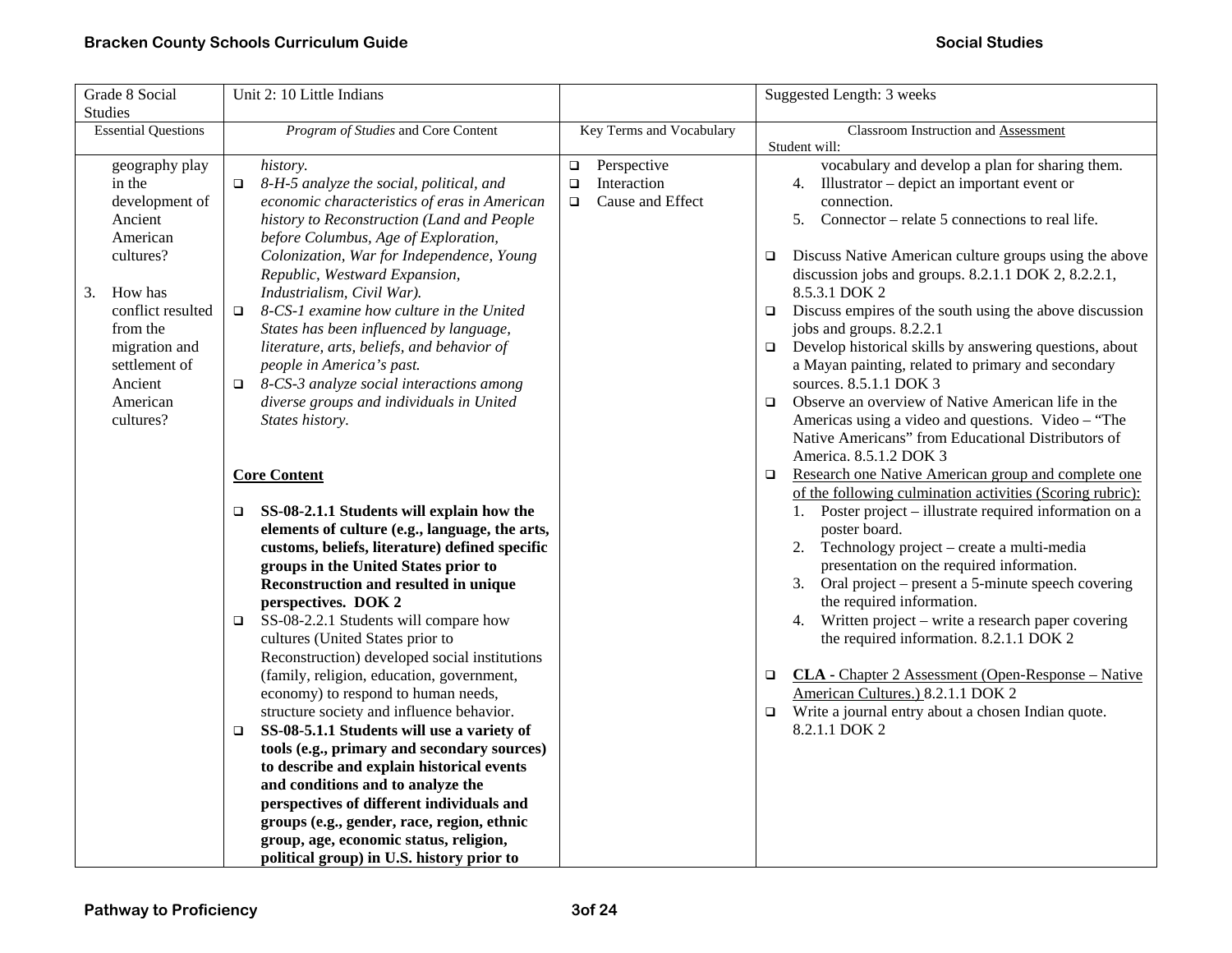| Grade 8 Social<br><b>Studies</b> | Unit 2: 10 Little Indians                  |                          | Suggested Length: 3 weeks                   |
|----------------------------------|--------------------------------------------|--------------------------|---------------------------------------------|
| <b>Essential Questions</b>       | Program of Studies and Core Content        | Key Terms and Vocabulary | <b>Classroom Instruction and Assessment</b> |
|                                  |                                            |                          | Student will:                               |
|                                  | <b>Reconstruction. DOK 3</b>               |                          |                                             |
|                                  | SS-08-5.1.2 Students will explain how      |                          |                                             |
|                                  | history is a series of connected events    |                          |                                             |
|                                  | shaped by multiple cause-and-effect        |                          |                                             |
|                                  | relationships and give examples of those   |                          |                                             |
|                                  | relationships. DOK 3                       |                          |                                             |
|                                  | SS-07-5.3.1 Students will explain and give |                          |                                             |
|                                  | examples of how early hunters and          |                          |                                             |
|                                  | gatherers (Paleolithic and Neolithic)      |                          |                                             |
|                                  | developed new technologies as they settled |                          |                                             |
|                                  | into organized civilizations. DOK 2        |                          |                                             |

|                            | Grade 8 Social<br><b>Studies</b>                                                        | Unit 3: New Land Ho!      |                                                                                                                                                                                                                                                                                                                                                                   |                                      |                                                                          | Suggested Length: 3 weeks                             |                                                                                                                                                                                                                                                                    |
|----------------------------|-----------------------------------------------------------------------------------------|---------------------------|-------------------------------------------------------------------------------------------------------------------------------------------------------------------------------------------------------------------------------------------------------------------------------------------------------------------------------------------------------------------|--------------------------------------|--------------------------------------------------------------------------|-------------------------------------------------------|--------------------------------------------------------------------------------------------------------------------------------------------------------------------------------------------------------------------------------------------------------------------|
| <b>Essential Questions</b> |                                                                                         |                           | Program of Studies and Core Content                                                                                                                                                                                                                                                                                                                               | Key Terms and Vocabulary             |                                                                          | Classroom Instruction and Assessment<br>Student will: |                                                                                                                                                                                                                                                                    |
|                            |                                                                                         | <b>Program of Studies</b> |                                                                                                                                                                                                                                                                                                                                                                   |                                      |                                                                          |                                                       |                                                                                                                                                                                                                                                                    |
|                            | What cultural<br>and/or social<br>institutions led<br>to European<br>Exploration?       | $\Box$                    | 8-H-1 use a variety of tools (e.g., primary and<br>secondary sources, data, artifacts) to explore<br>the interpretive nature (how perceptions of<br>people and passing of time influence accounts<br>of historical events) of United States history.                                                                                                              | $\Box$<br>□<br>□<br>$\Box$<br>$\Box$ | Middle Ages<br>Monarch<br>Feudalism<br>Time lines<br><b>Isolationism</b> | ❏<br>□                                                | Write a journal entry, imagining you are a newspaper<br>editor writing headlines announcing important voyages<br>of exploration. 7.5.3.5 DOK 3<br>Examine changes in Europe that will lead to the Age of<br>Exploration in groups, by completing <b>One</b> of the |
| 2.                         | What economic<br>issues impacted<br>the<br>development of<br>European<br>Exploration?   | $\Box$<br>□               | 8-H-2 develop a chronological understanding<br>of the early history of the United States (early<br>inhabitants to Reconstruction).<br>8-H-5 analyze the social, political, and<br>economic characteristics of eras in American<br>history to Reconstruction (Land and People<br>before Columbus, Age of Exploration,<br>Colonization, War for Independence, Young | $\Box$<br>$\Box$<br>□<br>□           | Settlement<br>Totalitarian<br>Migration<br>Elements of culture           |                                                       | following activities by: 7.5.3.4 DOK 3<br>Writing a poem.<br>Performing a play.<br>3.<br>Drawing a comic strip.<br>Developing a riddle.<br>4.<br>Designing a mobile.<br>Generating a crossword puzzle.<br>6.<br>Creating a pop-up book.                            |
| 3.                         | What role did<br>geography play<br>in the<br>development of<br>European<br>Exploration? | $\Box$<br>States.         | Republic, Westward Expansion,<br>Industrialism, Civil War).<br>8-G-1 examine patterns of human movement,<br>settlement, and interaction in early American<br>history and investigate how these patterns<br>influenced culture and society in the United                                                                                                           |                                      |                                                                          |                                                       | 8.<br>Performing a role-play.<br>Pantomiming a scene.<br>9.<br>Performing charades.<br>10.<br>Performing a musical.<br>Writing a fairy tale.<br>12.<br>13.<br>Performing a rap song.<br>14. Designing a time line.                                                 |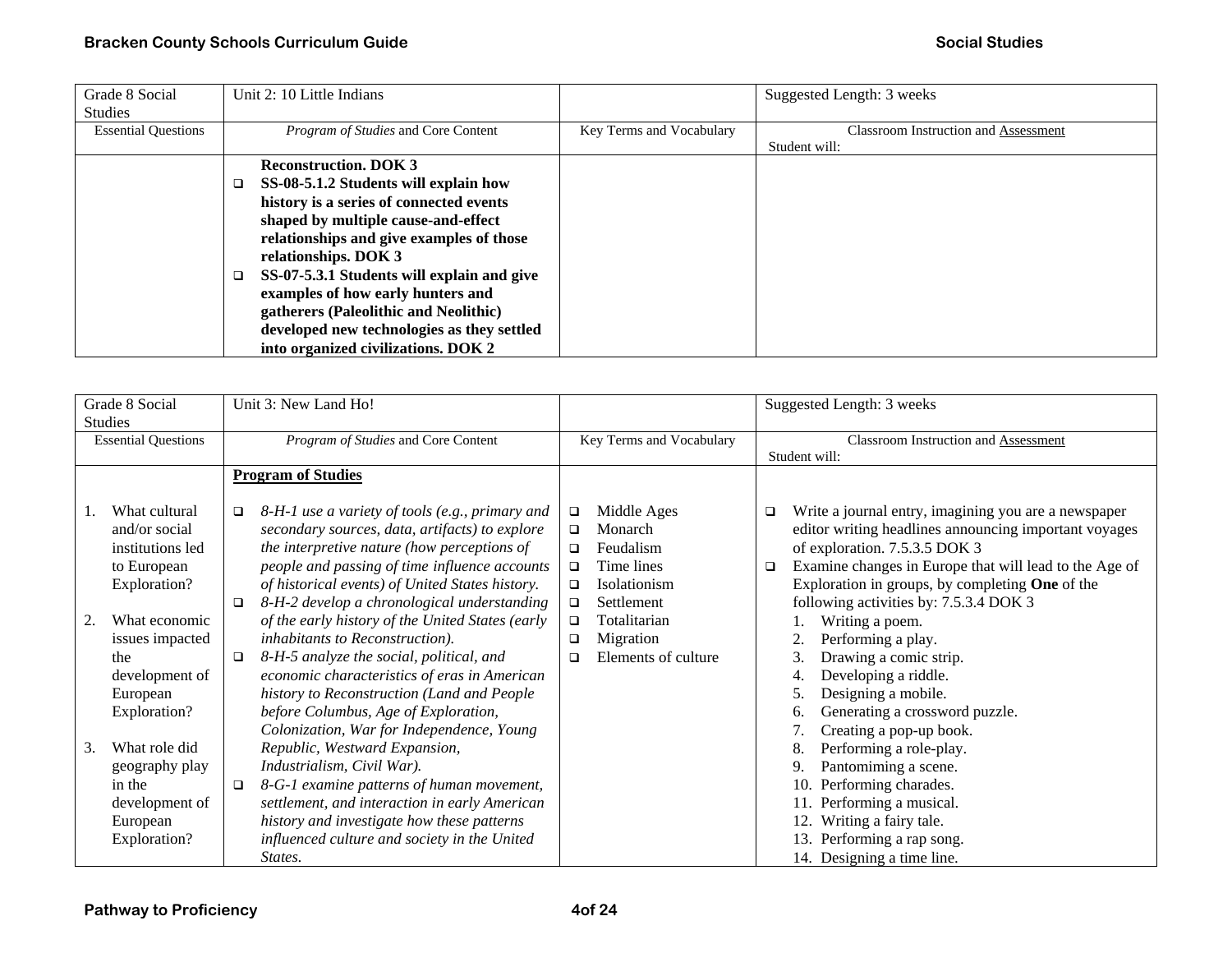| Grade 8 Social             | Unit 3: New Land Ho!                                 |                          | Suggested Length: 3 weeks                                       |
|----------------------------|------------------------------------------------------|--------------------------|-----------------------------------------------------------------|
| <b>Studies</b>             |                                                      |                          |                                                                 |
| <b>Essential Questions</b> | Program of Studies and Core Content                  | Key Terms and Vocabulary | Classroom Instruction and Assessment                            |
|                            |                                                      |                          | Student will:                                                   |
| 4. How has                 | 8-G-3 examine how early United States<br>$\Box$      |                          | 15. Producing a TV program.                                     |
| conflict resulted          | history was influenced by the physical               |                          | 16. Designing a game.                                           |
| from the                   | environment (e.g., natural barriers, natural         |                          | 17. Creating an advertisement.                                  |
| discovery of the           | disasters, natural resources).                       |                          | 18. Designing a transparency.                                   |
| Americas and               |                                                      |                          | 19. Drawing a hidden picture.                                   |
| the migration of           |                                                      |                          | 20. Performing a dance.                                         |
| people from                | <b>Core Content</b>                                  |                          |                                                                 |
| Europe to the              |                                                      |                          | Examine Portugal and the Age of Exploration, in<br>$\Box$       |
| Americas?                  | SS-08-2.1.1 Students will explain how the<br>$\Box$  |                          | groups, by completing a different activity from the             |
|                            | elements of culture (e.g., language, the arts,       |                          | above list. 7.5.3.5 DOK 3                                       |
|                            | customs, beliefs, literature) defined specific       |                          | Develop historical skills by analyzing a time line.<br>$\Box$   |
|                            | groups in the United States prior to                 |                          | 8.5.1.1 DOK 3                                                   |
|                            | Reconstruction and resulted in unique                |                          | Examine the effects of Columbus reaching the<br>$\Box$          |
|                            | perspectives. DOK 2                                  |                          | Americas, in groups, by completing a different activity         |
|                            | SS-08-3.1.1 Students will explain and give<br>$\Box$ |                          | from the above list. 8.5.2.1 DOK 3                              |
|                            | examples of how scarcity required                    |                          | Examine early European claims to the Americas, in<br>$\Box$     |
|                            | individuals, groups and the government in            |                          | groups, by completing a different activity from the             |
|                            | the United States prior to Reconstruction            |                          | above list. 8.5.2.1 DOK 3                                       |
|                            | to make decisions about how productive               |                          | CLA - Chapter 3 Assessment (Open-Response -<br>$\Box$           |
|                            | resources (natural resources, human                  |                          | Columbus' Conclusions.) 7.5.3.5 DOK 3                           |
|                            | resources and capital goods) were used.              |                          | Select 3 of the following differentiated activities:<br>$\Box$  |
|                            | DOK <sub>2</sub>                                     |                          | 1. Collect facts or ideas about the fall of Aztecs $\&$         |
|                            | SS-08-5.1.1 Students will use a variety of<br>$\Box$ |                          | Incas.                                                          |
|                            | tools (e.g., primary and secondary sources)          |                          | 2. Plan a strategy that could have kept Spain from              |
|                            | to describe and explain historical events            |                          | defeating the Aztecs and Incas                                  |
|                            | and conditions and to analyze the                    |                          | Hypothesize what might have happened if the<br>3.               |
|                            | perspectives of different individuals and            |                          | Aztecs and Incas had not fallen to the Spanish.                 |
|                            | groups (e.g., gender, race, region, ethnic           |                          | 4. Draw a map or diagram of states and countries                |
|                            | group, age, economic status, religion,               |                          | today, which were a part of Spain's empire.                     |
|                            | political group) in U.S. history prior to            |                          | 5. Create a collage showing Spanish influence today.            |
|                            | <b>Reconstruction. DOK 3</b>                         |                          | Evaluate the treatment of Native Americans by the<br>6.         |
|                            | SS-08-5.2.1 Students will explain events<br>$\Box$   |                          | Spanish.                                                        |
|                            | and conditions that led to the "Great                |                          | 7. Compare two early colonies.                                  |
|                            | Convergence" of European, African and                |                          | Develop a survey to assess early colonists.<br>8.               |
|                            | Native American people beginning in the              |                          | Design an advertisement to attract new colonists.<br>9.         |
|                            | late 15th century, and analyze how                   |                          |                                                                 |
|                            | America's diverse society developed as a             |                          | Connect history and math relating to mercantilism. 8.<br>$\Box$ |
|                            | result of these events. DOK 3                        |                          | 3.1.1 DOK 2                                                     |
|                            |                                                      |                          | Assessment – Activities contract.<br>$\Box$                     |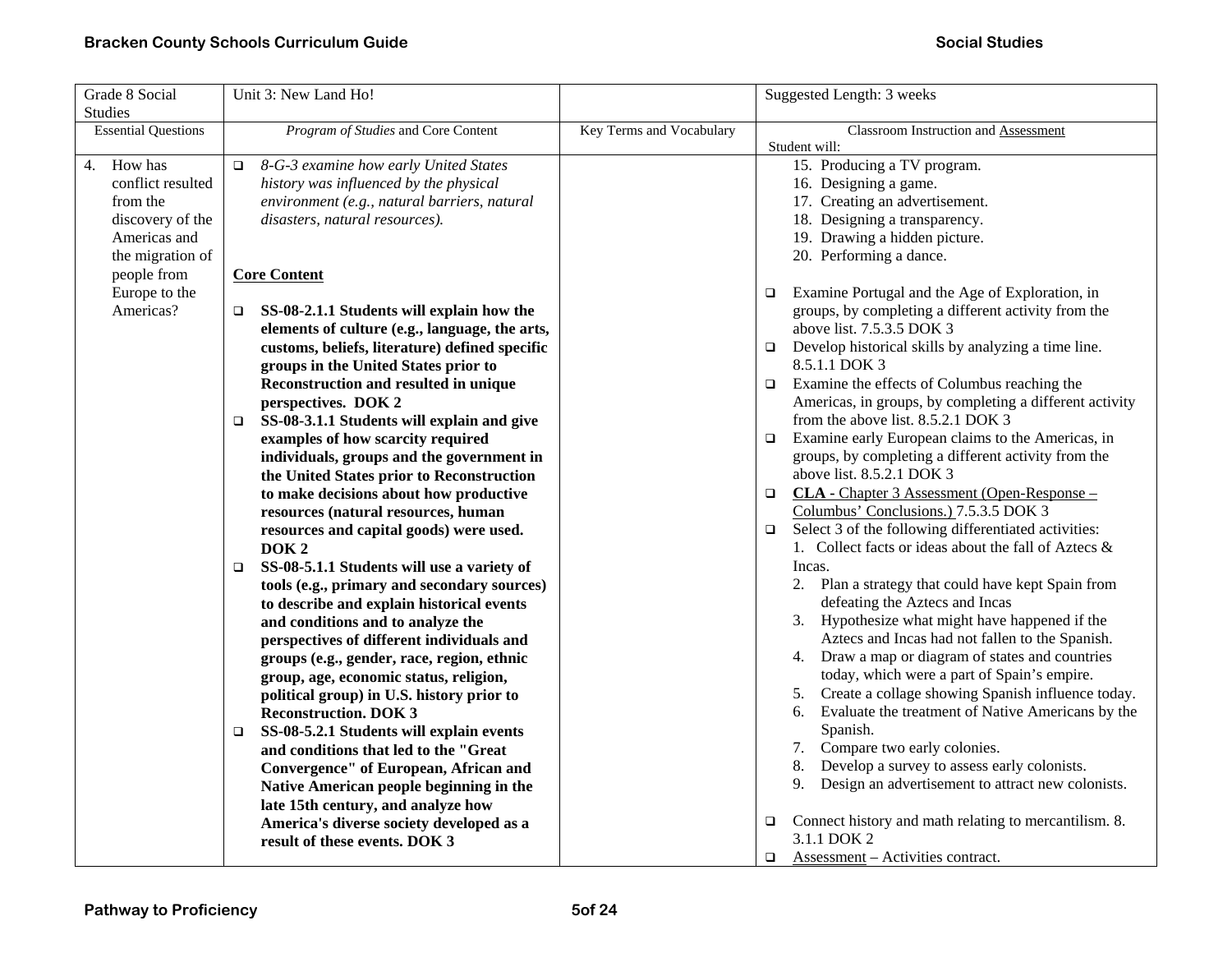| Grade 8 Social             | Unit 3: New Land Ho!                          |                          | Suggested Length: 3 weeks                            |
|----------------------------|-----------------------------------------------|--------------------------|------------------------------------------------------|
| <b>Studies</b>             |                                               |                          |                                                      |
| <b>Essential Questions</b> | <i>Program of Studies</i> and Core Content    | Key Terms and Vocabulary | <b>Classroom Instruction and Assessment</b>          |
|                            |                                               |                          | Student will:                                        |
|                            | SS-07-5.3.4 Students will describe            |                          | $CLA - Chapter 4$ Assessment (Open-Response –<br>a.  |
|                            | developments during the Middle Ages           |                          | Cultural Contributions of Immigrants.) 8.2.1.1 DOK 2 |
|                            | (feudalism, nation states, monarchies,        |                          |                                                      |
|                            | religious institutions, limited government,   |                          |                                                      |
|                            | trade, trade associations, capitalism) and    |                          |                                                      |
|                            | give examples of how these developments       |                          |                                                      |
|                            | influenced modern societies. DOK 3            |                          |                                                      |
|                            | SS-07-5.3.5 Students will explain how the     |                          |                                                      |
|                            | Age of Exploration (early civilizations prior |                          |                                                      |
|                            | to 1500 A.D.) produced extensive contact      |                          |                                                      |
|                            | among isolated cultures and explain the       |                          |                                                      |
|                            | impact of this contact.                       |                          |                                                      |

| Grade 8 Social<br><b>Studies</b>                                                                                                                                                                                    | Unit 4: Living In America                                                                                                                                                                                                                                                                                                                                                                                                                                                                                                                                                                                              |                                                                                                                                                                                                                                                                                                                                              | Suggested Length: 5 weeks                                                                                                                                                                                                                                                                                                                                                                                                                                                                                                                                                                                                                            |
|---------------------------------------------------------------------------------------------------------------------------------------------------------------------------------------------------------------------|------------------------------------------------------------------------------------------------------------------------------------------------------------------------------------------------------------------------------------------------------------------------------------------------------------------------------------------------------------------------------------------------------------------------------------------------------------------------------------------------------------------------------------------------------------------------------------------------------------------------|----------------------------------------------------------------------------------------------------------------------------------------------------------------------------------------------------------------------------------------------------------------------------------------------------------------------------------------------|------------------------------------------------------------------------------------------------------------------------------------------------------------------------------------------------------------------------------------------------------------------------------------------------------------------------------------------------------------------------------------------------------------------------------------------------------------------------------------------------------------------------------------------------------------------------------------------------------------------------------------------------------|
| <b>Essential Questions</b>                                                                                                                                                                                          | Program of Studies and Core Content                                                                                                                                                                                                                                                                                                                                                                                                                                                                                                                                                                                    | Key Terms and Vocabulary                                                                                                                                                                                                                                                                                                                     | Classroom Instruction and Assessment<br>Student will:                                                                                                                                                                                                                                                                                                                                                                                                                                                                                                                                                                                                |
|                                                                                                                                                                                                                     | <b>Program of Studies</b>                                                                                                                                                                                                                                                                                                                                                                                                                                                                                                                                                                                              |                                                                                                                                                                                                                                                                                                                                              |                                                                                                                                                                                                                                                                                                                                                                                                                                                                                                                                                                                                                                                      |
| How did culture<br>and social<br>institutions<br>impact the<br>development of<br>colonies in<br>North America?<br>How did<br>2.<br>economic issues<br>impact the<br>development of<br>colonies in<br>North America? | 8-H-2 develop a chronological understanding<br>$\Box$<br>of the early history of the United States (early<br>inhabitants to Reconstruction).<br>8-H-5 analyze the social, political, and<br>□<br>economic characteristics of eras in American<br>history to Reconstruction (Land and People<br>before Columbus, Age of Exploration,<br>Colonization, War for Independence, Young<br>Republic, Westward Expansion,<br>Industrialism, Civil War).<br>8-H-6 recognize the significance of<br>□<br>geographical settings and natural resources<br>on historical perspectives and events in early<br>United States history. | Urban<br>□<br>Bill of rights<br>$\Box$<br>Settlement<br>$\Box$<br>Investments<br>□<br>Interdependence<br>$\Box$<br>Imperialism<br>$\Box$<br>"Great Convergence"<br>□<br><b>Nation</b> states<br>$\Box$<br><b>Stock</b><br>❏<br>Productive resources<br>□<br>Map Projections<br>□<br><b>Elements of Culture</b><br>□<br>Perspective<br>$\Box$ | Write a journal entry advertising reasons colonists might<br>❏<br>want to come to the Americas. 8.4.4.3<br>Preview life in early American Colonies by watching a<br>▫<br>video - U.S. History Vol. 2 - VID 973 UNI - as a<br>background introduction to the simulation. 8.2.2.1<br>Simulate colonial life in groups by: 8.4.1.1 DOK 3,<br>□<br>8.4.3.1 DOK 2, 8.4.4.1, 8.4.4.2, 8.4.4.4, 8.5.2.1 DOK 3<br>Developing map skills.<br>Reviewing geography vocabulary.<br>Determining their reason for colonizing.<br>3.<br>Naming their colony.<br>Creating a colonial flag.<br>5.<br>Loading their ships.<br>6.<br>Sailing across the Atlantic Ocean. |
| What role did<br>3.<br>geography play<br>in the                                                                                                                                                                     | 8-G-1 examine patterns of human movement,<br>$\Box$<br>settlement, and interaction in early American<br>history and investigate how these patterns<br>influenced culture and society in the United                                                                                                                                                                                                                                                                                                                                                                                                                     |                                                                                                                                                                                                                                                                                                                                              | 8.<br>Choosing a site on which to settle.<br>Planning a work schedule and strategy.<br>Expanding their colonies.<br>10.                                                                                                                                                                                                                                                                                                                                                                                                                                                                                                                              |
| development of                                                                                                                                                                                                      | States.                                                                                                                                                                                                                                                                                                                                                                                                                                                                                                                                                                                                                |                                                                                                                                                                                                                                                                                                                                              | $CLA - Simulation Evaluation - Open-Response -$<br>o.                                                                                                                                                                                                                                                                                                                                                                                                                                                                                                                                                                                                |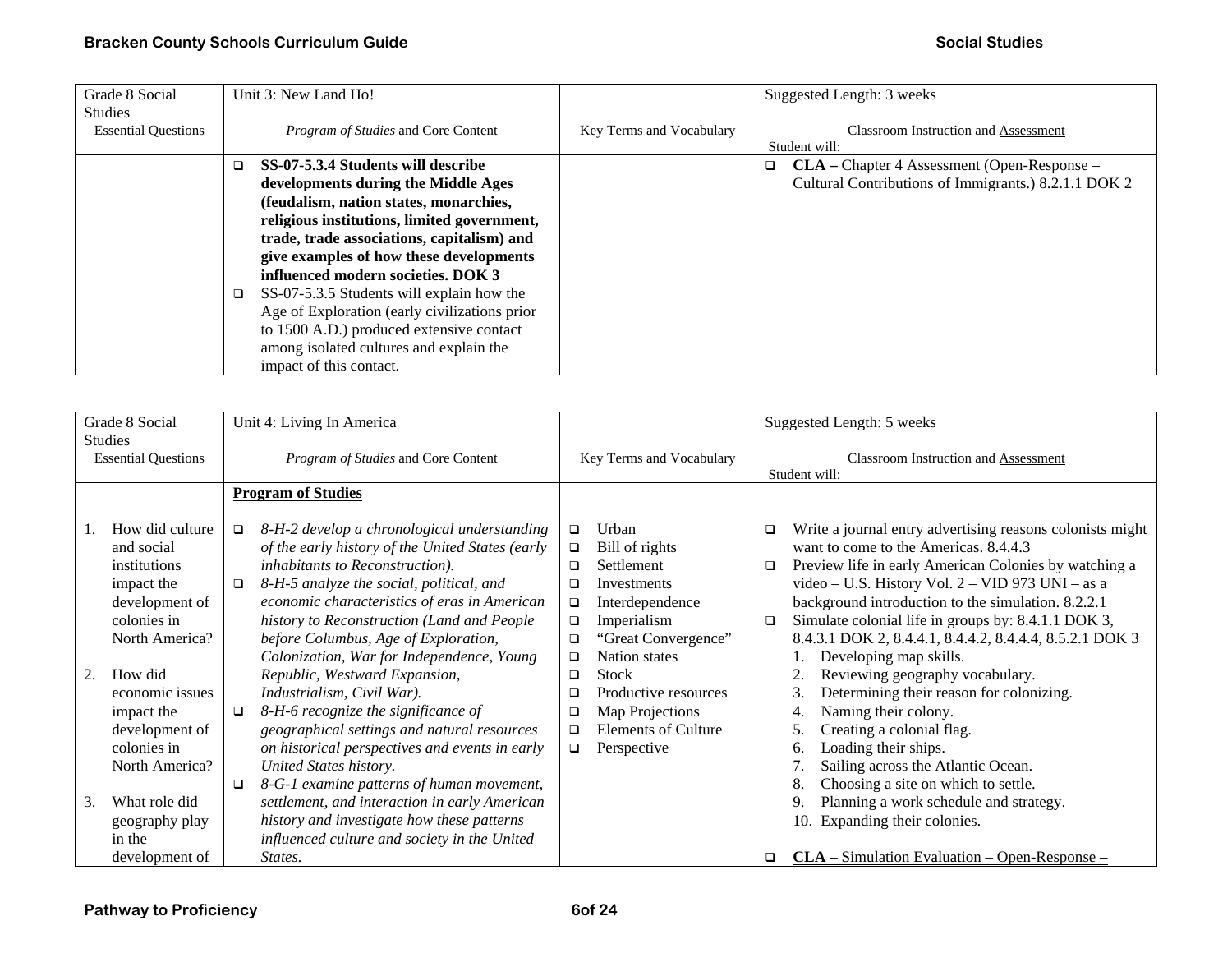| Grade 8 Social             | Unit 4: Living In America                            |                          | Suggested Length: 5 weeks                   |
|----------------------------|------------------------------------------------------|--------------------------|---------------------------------------------|
| <b>Studies</b>             |                                                      |                          |                                             |
| <b>Essential Questions</b> | Program of Studies and Core Content                  | Key Terms and Vocabulary | <b>Classroom Instruction and Assessment</b> |
|                            |                                                      |                          | Student will:                               |
| colonies in                | 8-G-2 explore reasons behind patterns of<br>□        |                          | "Establishing a Colony." 8.4.3.1 DOK 2      |
| North America?             | human settlement across the United States            |                          |                                             |
|                            | that resulted in the diverse cultures of the         |                          |                                             |
| How did<br>4.              | <b>United States.</b>                                |                          |                                             |
| economic issues            | 8-G-3 examine how early United States<br>$\Box$      |                          |                                             |
| both create and            | history was influenced by the physical               |                          |                                             |
| solve conflict in          | environment (e.g., natural barriers, natural         |                          |                                             |
| North                      | disasters, natural resources).                       |                          |                                             |
| American'                  | 8-G-4 investigate how Americans used<br>$\Box$       |                          |                                             |
| colonies?                  | technology, especially in early American             |                          |                                             |
|                            | history, to modify the environment.                  |                          |                                             |
| 5.<br>In what ways         |                                                      |                          |                                             |
| has conflict               |                                                      |                          |                                             |
| resulted from              | <b>Core Content</b>                                  |                          |                                             |
| the migration              |                                                      |                          |                                             |
| and settlement             | SS-08-2.2.1 Students will compare how<br>$\Box$      |                          |                                             |
| of people in               | cultures (United States prior to                     |                          |                                             |
| North                      | Reconstruction) developed social institutions        |                          |                                             |
| American'                  | (family, religion, education, government,            |                          |                                             |
| colonies?                  | economy) to respond to human needs,                  |                          |                                             |
|                            | structure society and influence behavior.            |                          |                                             |
| Why is it<br>6.            | SS-08-4.1.1 Students will use a variety of<br>$\Box$ |                          |                                             |
| important to               | geographic tools (maps, photographs,                 |                          |                                             |
| study the                  | charts, graphs, databases) to interpret              |                          |                                             |
| history of                 | patterns and locations on Earth's surface            |                          |                                             |
| colonial life?             | in United States history prior to                    |                          |                                             |
|                            | <b>Reconstruction. DOK 3</b>                         |                          |                                             |
|                            | SS-08-4.3.1 Students will describe patterns<br>□     |                          |                                             |
|                            | of human settlement in the United States             |                          |                                             |
|                            | prior to Reconstruction and explain how              |                          |                                             |
|                            | these patterns were influenced by human              |                          |                                             |
|                            | needs. DOK 2                                         |                          |                                             |
|                            | SS-08-4.4.1 Students will explain how<br>$\Box$      |                          |                                             |
|                            | technology in the United States prior to             |                          |                                             |
|                            | Reconstruction assisted human modification           |                          |                                             |
|                            | (e.g., irrigation, clearing land, building roads)    |                          |                                             |
|                            | of the physical environment.                         |                          |                                             |
|                            | SS-08-4.4.2 Students will describe ways in<br>□      |                          |                                             |
|                            | which the physical environment (e.g., natural        |                          |                                             |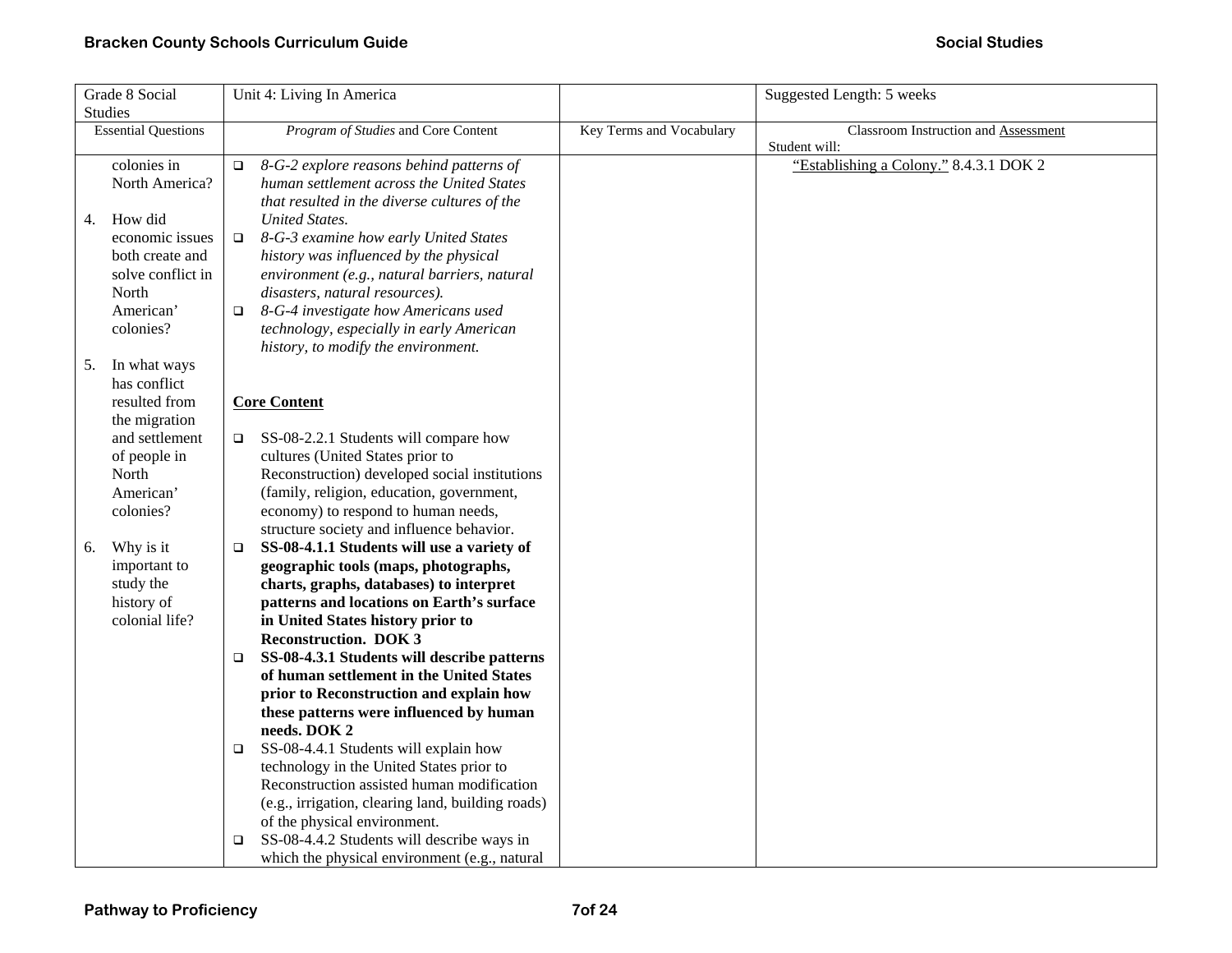| Grade 8 Social             | Unit 4: Living In America                                                                                                                                                                                                                                                                                                                                                                                                                                                                                                                                                                                                                                                                                             |                          | Suggested Length: 5 weeks                             |
|----------------------------|-----------------------------------------------------------------------------------------------------------------------------------------------------------------------------------------------------------------------------------------------------------------------------------------------------------------------------------------------------------------------------------------------------------------------------------------------------------------------------------------------------------------------------------------------------------------------------------------------------------------------------------------------------------------------------------------------------------------------|--------------------------|-------------------------------------------------------|
| <b>Studies</b>             |                                                                                                                                                                                                                                                                                                                                                                                                                                                                                                                                                                                                                                                                                                                       |                          |                                                       |
|                            |                                                                                                                                                                                                                                                                                                                                                                                                                                                                                                                                                                                                                                                                                                                       |                          |                                                       |
| <b>Essential Questions</b> | Program of Studies and Core Content<br>resources, physical geography, natural<br>disasters) both promoted and limited human<br>activities (e.g., exploration, migration, trade,<br>settlement, development) in the United States<br>prior to Reconstruction.<br>SS-08-4.4.3 Students will explain how the<br>□<br>natural resources of a place or region impact<br>its political, social and economic development<br>in the United States prior to Reconstruction.<br>SS-08-4.4.4 Students will compare and<br>□<br>contrast different perspectives (viewpoints)<br>that people have about how to use land (e.g.,<br>farming, industrial, residential, recreational)<br>in the United States prior to Reconstruction. | Key Terms and Vocabulary | Classroom Instruction and Assessment<br>Student will: |
|                            | SS-08-5.2.1 Students will explain events<br>□                                                                                                                                                                                                                                                                                                                                                                                                                                                                                                                                                                                                                                                                         |                          |                                                       |
|                            | and conditions that led to the "Great                                                                                                                                                                                                                                                                                                                                                                                                                                                                                                                                                                                                                                                                                 |                          |                                                       |
|                            | Convergence" of European, African and                                                                                                                                                                                                                                                                                                                                                                                                                                                                                                                                                                                                                                                                                 |                          |                                                       |
|                            | Native American people beginning in the                                                                                                                                                                                                                                                                                                                                                                                                                                                                                                                                                                                                                                                                               |                          |                                                       |
|                            | late 15th century, and analyze how                                                                                                                                                                                                                                                                                                                                                                                                                                                                                                                                                                                                                                                                                    |                          |                                                       |
|                            | America's diverse society developed as a                                                                                                                                                                                                                                                                                                                                                                                                                                                                                                                                                                                                                                                                              |                          |                                                       |
|                            | result of these events. DOK 3                                                                                                                                                                                                                                                                                                                                                                                                                                                                                                                                                                                                                                                                                         |                          |                                                       |

| Grade 8 Social<br><b>Studies</b>                                                          | Unit 5: The Patriot Cause                                                                                                                                                                                                                                                                                                                                              |                                                                                                                                                                       | Suggested Length: 4 weeks                                                                                                                                                                                                                                                |
|-------------------------------------------------------------------------------------------|------------------------------------------------------------------------------------------------------------------------------------------------------------------------------------------------------------------------------------------------------------------------------------------------------------------------------------------------------------------------|-----------------------------------------------------------------------------------------------------------------------------------------------------------------------|--------------------------------------------------------------------------------------------------------------------------------------------------------------------------------------------------------------------------------------------------------------------------|
| <b>Essential Questions</b>                                                                | Program of Studies and Core Content                                                                                                                                                                                                                                                                                                                                    | Key Terms and Vocabulary                                                                                                                                              | <b>Classroom Instruction and Assessment</b>                                                                                                                                                                                                                              |
|                                                                                           |                                                                                                                                                                                                                                                                                                                                                                        |                                                                                                                                                                       | Student will:                                                                                                                                                                                                                                                            |
|                                                                                           | <b>Program of Studies</b>                                                                                                                                                                                                                                                                                                                                              |                                                                                                                                                                       |                                                                                                                                                                                                                                                                          |
| What rights did<br>the colonists<br>have, or not<br>have, in the<br>thirteen<br>colonies? | 8-H-1 use a variety of tools (e.g., primary and<br>$\Box$<br>secondary sources, data, artifacts) to explore<br>the interpretive nature (how perceptions of<br>people and passing of time influence accounts<br>of historical events) of United States history.<br>8-H-2 develop a chronological understanding<br>❏<br>of the early history of the United States (early | Declaration of<br>□<br>Independence<br>Treaty of Alliance<br>□<br>Compromise<br>$\Box$<br><b>Historical documents</b><br>□<br>Economic sanctions<br>□<br>Justice<br>□ | Examine how a new American way of life developed by<br>❏<br>completing a differentiated cubing activity and<br>presenting to their group: 8.2.1.1 DOK 2<br>Define five words.<br>Identify five people.<br>Diagram social classes.<br>Summarize Locke and Newton's ideas. |
| How did culture                                                                           | inhabitants to Reconstruction).                                                                                                                                                                                                                                                                                                                                        | Equality<br>❏                                                                                                                                                         | Restate Poor Richard's quotes.                                                                                                                                                                                                                                           |
| and social                                                                                | 8-H-3 recognize cause-and-effect<br>□                                                                                                                                                                                                                                                                                                                                  | Freedom<br>□                                                                                                                                                          | Illustrate travel and communication.<br>h.                                                                                                                                                                                                                               |
| institutions                                                                              | relationships and multiple causes of events in                                                                                                                                                                                                                                                                                                                         | Totalitarian<br>□                                                                                                                                                     | Dramatize the life of an indentured servant.                                                                                                                                                                                                                             |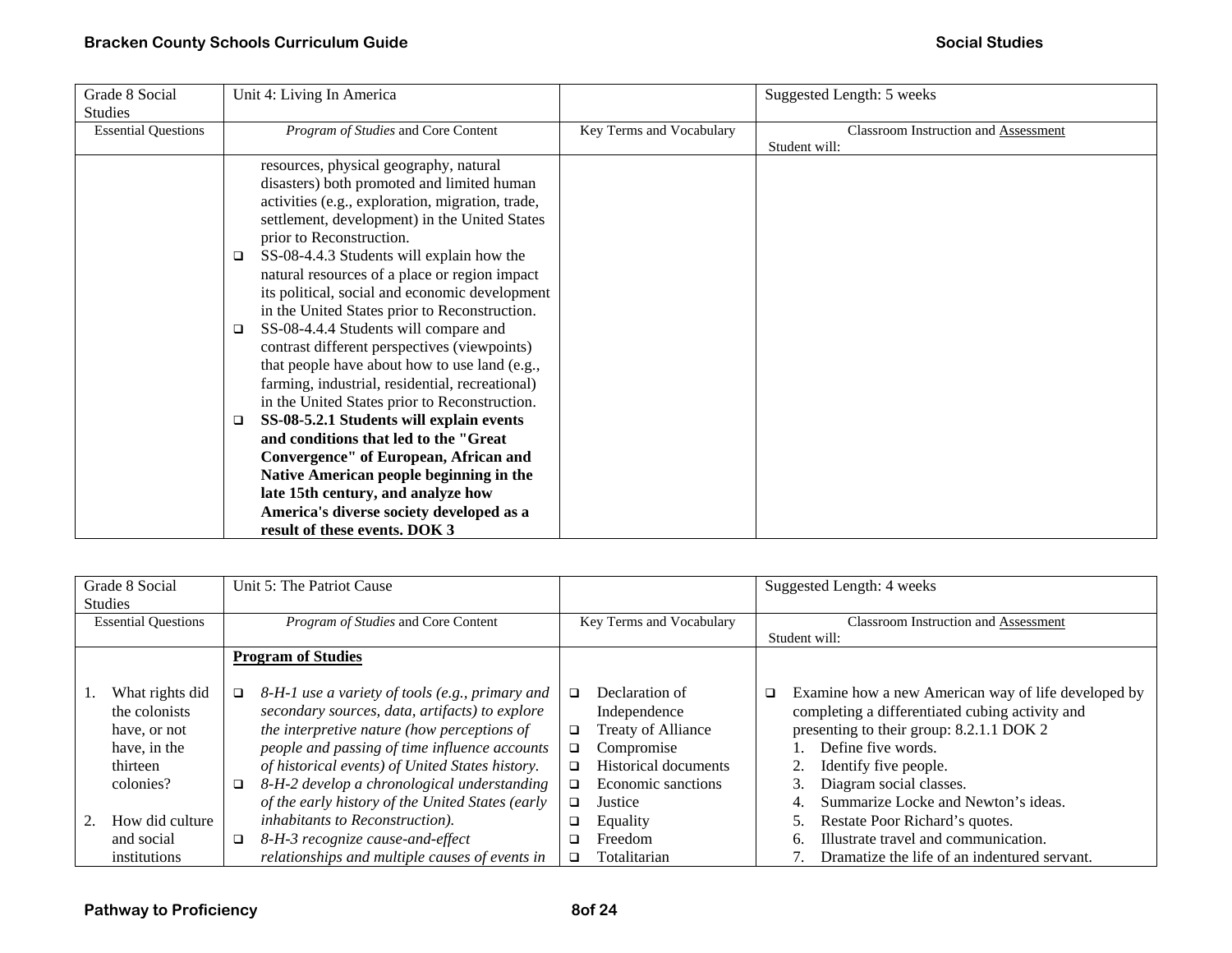| Grade 8 Social             | Unit 5: The Patriot Cause                               |                                      | Suggested Length: 4 weeks                                   |
|----------------------------|---------------------------------------------------------|--------------------------------------|-------------------------------------------------------------|
| <b>Studies</b>             |                                                         |                                      |                                                             |
| <b>Essential Questions</b> | Program of Studies and Core Content                     | Key Terms and Vocabulary             | Classroom Instruction and Assessment                        |
|                            |                                                         |                                      | Student will:                                               |
| impact the                 | United States history.                                  | Laws<br>$\Box$                       | Compare the Great Awakening and Age of Reason.<br>8.        |
| development of             | 8-H-5 analyze the social, political, and<br>$\Box$      | Government<br>$\Box$                 | 9. Apply Poor Richard's quotes.                             |
| the Patriot                | economic characteristics of eras in American            | Cause<br>$\Box$                      | 10. Sketch cartoon about Phyllis Wheatley.                  |
| movement and               | history to Reconstruction (Land and People              | Effect<br>$\Box$                     | 11. Illustrate John Locke's social contract.                |
| the American               | before Columbus, Age of Exploration,                    | Multiple causation<br>$\Box$         | 12. Develop a plan to organize Franklin's library.          |
| Revolution?                | Colonization, War for Independence, Young               | Conflict<br>$\Box$                   | 13. Compose a poem or song about social classes.            |
|                            | Republic, Westward Expansion,                           | <b>Elements of Culture</b><br>$\Box$ | 14. Justify improvements of communication and travel.       |
| How did<br>3.              | Industrialism, Civil War).                              | Time Line<br>$\Box$                  | 15. Prepare a speech on Locke's ideas.                      |
| conflict arise in          | 8-H-8 understand the development of<br>$\Box$           |                                      | 16. Debate the pros and cons of Poor Richard's quotes.      |
| the thirteen               | democratic thought in early America.                    |                                      | 17. Discuss effects of scientific thinking on the future.   |
| colonies and               | 8-GC-1 understand how the American<br>$\Box$            |                                      | 18. Prepare a newspaper article on the new American         |
| how was it                 | political system developed through examining            |                                      | Culture.                                                    |
| resolved?                  | colonial roots of representative democracy,             |                                      |                                                             |
|                            | reasons for creating an independent country,            |                                      | Examine the French and Indian War by completing a<br>$\Box$ |
| What role did<br>4.        | and purposes of government.                             |                                      | differentiated cubing activity and presenting to their      |
| geography play             | 8-CS-4 analyze social interactions, including<br>$\Box$ |                                      | group: 8.2.3.2 DOK 2                                        |
| in the progress            | conflict and cooperation, among individuals             |                                      | 1. Define five words.                                       |
| of the American            | and groups in United States History.                    |                                      | 2.<br>Identify five people.                                 |
| Revolution?                |                                                         |                                      | Describe lands claimed by four countries.<br>3.             |
|                            |                                                         |                                      | Summarize the Treaty of Paris.<br>4.                        |
| How did<br>5.              | <b>Core Content</b>                                     |                                      | Restate the Albany Plan of Union.<br>5.                     |
| economics help             |                                                         |                                      | Draw a battle.<br>6.                                        |
| create the                 | SS-08-1.1.1 Students will compare<br>$\Box$             |                                      | Dramatize trouble in the Ohio Valley.<br>7.                 |
| American                   | purposes and sources of power in the most               |                                      | Compare viewpoints of Native Americans.<br>8.               |
| Revolution and             | common forms of government (monarchy,                   |                                      | Diagram steps leading to war.<br>9.                         |
| become part of             | democracy, republic). DOK 2                             |                                      | 10. Analyze colonial attempts at unity.                     |
| the solution?              | SS-08-1.1.2 Students will describe and give<br>$\Box$   |                                      | 11. Illustrate Battle on the Plains of Abraham.             |
|                            | examples of how democratic governments                  |                                      | 12. Examine effects of Treaty of Paris.                     |
| Why is it<br>6.            | in the United States prior to                           |                                      | 13. Compose a poem or song about European claims.           |
| important to               | Reconstruction functioned to preserve and               |                                      | 14. Justify colonial attempts at unity.                     |
| study the                  | protect the rights (e.g., voting), liberty and          |                                      | 15. Prepare a letter Washington might write to Fort         |
| history of the             | property of their citizens by making,                   |                                      | Necessity.                                                  |
| American                   | enacting and enforcing appropriate rules                |                                      | 16. Debate French and English views leading to war.         |
| Revolution?                | and laws (e.g., constitutions, laws, statutes).         |                                      | 17. Discuss Native American views of war.                   |
|                            | DOK <sub>3</sub>                                        |                                      | 18. Design a time line of events of war.                    |
|                            | SS-08-1.3.1 Students will explain and give<br>$\Box$    |                                      |                                                             |
|                            | examples of how significant United States               |                                      | Examine taxes and boycotts by completing a<br>$\Box$        |
|                            | documents (Declaration of Independence,                 |                                      | differentiated cubing activity and presenting it to their   |
|                            | <b>Constitution, Bill of Rights) established</b>        |                                      | group: 8.1.1.2 DOK 2, 8.5.2.2 DOK 3                         |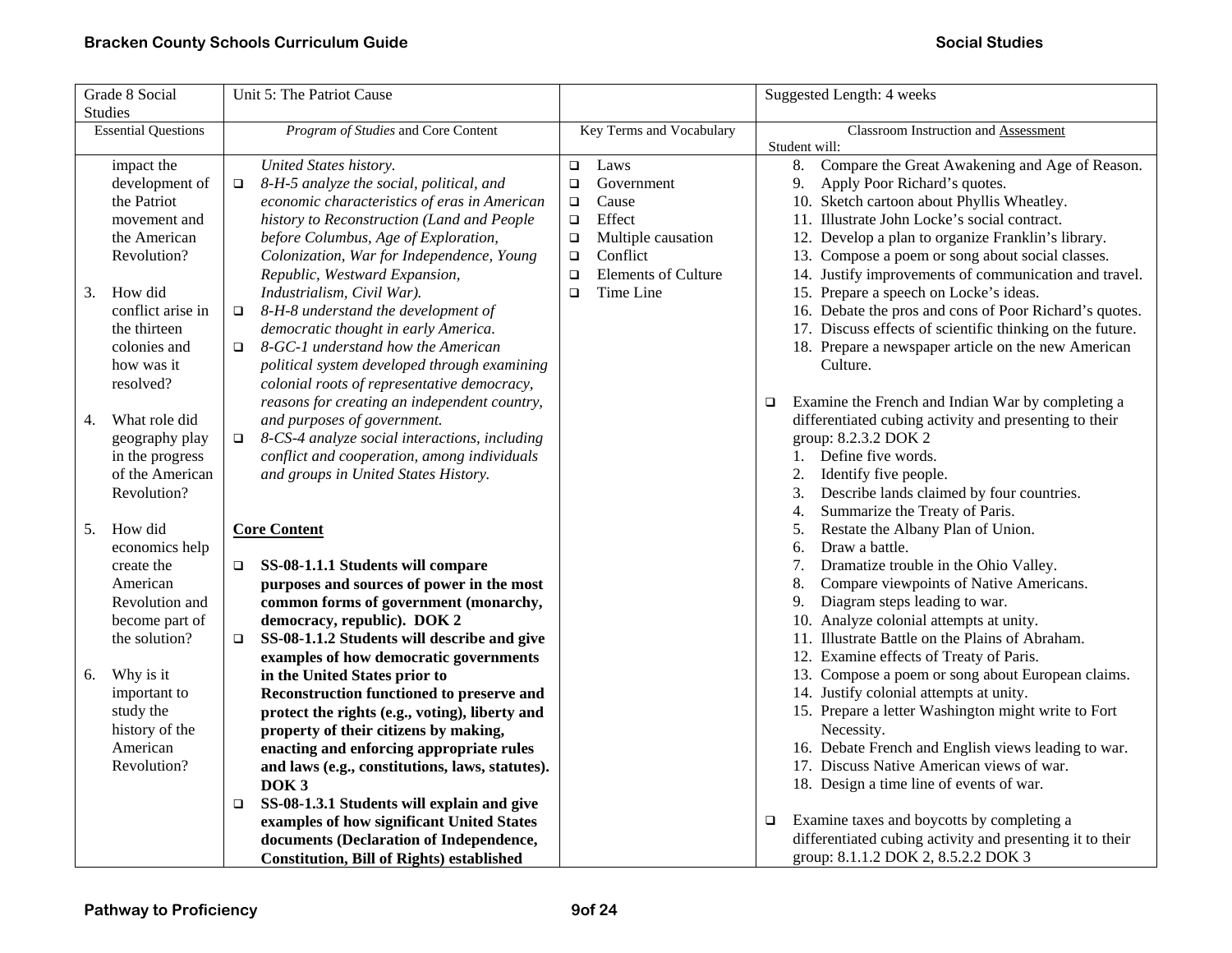| Grade 8 Social<br>Studies  | Unit 5: The Patriot Cause                                                                                                                                                                                                                                                                                                                                                                                                                                                                                                                                                                                                                                                                                                                                                                                                                                                                                                                                                                                                                                                                                                                                                                                                                                                                                                                      |                          | Suggested Length: 4 weeks                                                                                                                                                                                                                                                                                                                                                                                                                                                                                                                                                                                                                                                                                                                                                                                                                                                                                                                                                                                                                                                                                                                                                                                                                                                                                                                                                                                                                                                                                                                                                                                                                     |
|----------------------------|------------------------------------------------------------------------------------------------------------------------------------------------------------------------------------------------------------------------------------------------------------------------------------------------------------------------------------------------------------------------------------------------------------------------------------------------------------------------------------------------------------------------------------------------------------------------------------------------------------------------------------------------------------------------------------------------------------------------------------------------------------------------------------------------------------------------------------------------------------------------------------------------------------------------------------------------------------------------------------------------------------------------------------------------------------------------------------------------------------------------------------------------------------------------------------------------------------------------------------------------------------------------------------------------------------------------------------------------|--------------------------|-----------------------------------------------------------------------------------------------------------------------------------------------------------------------------------------------------------------------------------------------------------------------------------------------------------------------------------------------------------------------------------------------------------------------------------------------------------------------------------------------------------------------------------------------------------------------------------------------------------------------------------------------------------------------------------------------------------------------------------------------------------------------------------------------------------------------------------------------------------------------------------------------------------------------------------------------------------------------------------------------------------------------------------------------------------------------------------------------------------------------------------------------------------------------------------------------------------------------------------------------------------------------------------------------------------------------------------------------------------------------------------------------------------------------------------------------------------------------------------------------------------------------------------------------------------------------------------------------------------------------------------------------|
| <b>Essential Questions</b> | Program of Studies and Core Content                                                                                                                                                                                                                                                                                                                                                                                                                                                                                                                                                                                                                                                                                                                                                                                                                                                                                                                                                                                                                                                                                                                                                                                                                                                                                                            | Key Terms and Vocabulary | Classroom Instruction and Assessment<br>Student will:                                                                                                                                                                                                                                                                                                                                                                                                                                                                                                                                                                                                                                                                                                                                                                                                                                                                                                                                                                                                                                                                                                                                                                                                                                                                                                                                                                                                                                                                                                                                                                                         |
|                            | democratic principles and guaranteed<br>certain rights for all citizens. DOK 2<br>SS-08-2.1.1 Students will explain how the<br>□<br>elements of culture (e.g., language, the arts,<br>customs, beliefs, literature) defined specific<br>groups in the United States prior to<br>Reconstruction and resulted in unique<br>perspectives. DOK 2<br>SS-08-2.3.2 Students will explain how<br>$\Box$<br>compromise and cooperation were possible<br>choices to resolve conflict among<br>individuals and groups in the United States<br>prior to Reconstruction. DOK 2<br>SS-08-5.1.1 Students will use a variety of<br>$\Box$<br>tools (e.g., primary and secondary sources)<br>to describe and explain historical events<br>and conditions, and to analyze the<br>perspectives of different individuals and<br>groups (e.g., gender, race, region, ethnic<br>group, age, economic status, religion,<br>political group) in U.S. history prior to<br><b>Reconstruction. DOK 3</b><br>SS-08-5.2.2 Students will explain and give<br>□<br>examples of how the ideals of equality and<br>personal liberty (rise of individual rights,<br>economic freedom, religious diversity) that<br>developed during the colonial period, were<br>motivations for the American Revolution<br>and proved instrumental in the<br>development of a new nation. DOK 3 |                          | Define five words.<br>1.<br>2.<br>Identify five people.<br>Summarize problems/solutions on frontier.<br>3.<br>Describe Stamp Act, Congress, and repeal.<br>4.<br>Draw picture of Boston Massacre.<br>5.<br>Discuss events leading to Boston Tea Party.<br>6.<br>Dramatize trouble on the frontier.<br>7.<br>Apply money problems of British to today.<br>8.<br>Sketch cartoon of Stamp Act controversy.<br>9.<br>10. Compare Writs of Assistance to 4 <sup>th</sup> Amendment.<br>11. Write a letter Sam Adams might write for<br>independence.<br>12. Diagram how colonists protested British acts.<br>13. Justify British passing Proclamation of 1763.<br>14. Compose a poem or song about British money<br>problems.<br>15. Prepare a speech Henry might make against Stamp<br>Act.<br>16. Debate pros and cons of Writs of Assistance.<br>17. Discuss five reasons colonists wanted<br>independence.<br>18. Create a play-by-play for the Boston Tea Party.<br>Examine events leading to American Revolution by<br>▫<br>completing a differentiated cubing activity and<br>presenting it to their group: 8.5.2.2 DOK 3<br>1. Define five words.<br>Identify five people.<br>2.<br>Describe Parliament punishing the colonies.<br>3.<br>Summarize actions of 1 <sup>st</sup> Continental Congress.<br>4.<br>Draw scene from Battles of Lexington and<br>Concord.<br>6. Restate actions of $2nd$ Continental Congress.<br>Compare views on Coercive Acts.<br>Diagram colonial action leading to Lexington and<br>8.<br>Concord.<br>Diagram British actions leading to Lexington and<br>9.<br>Concord.<br>10. Create a time line of events. |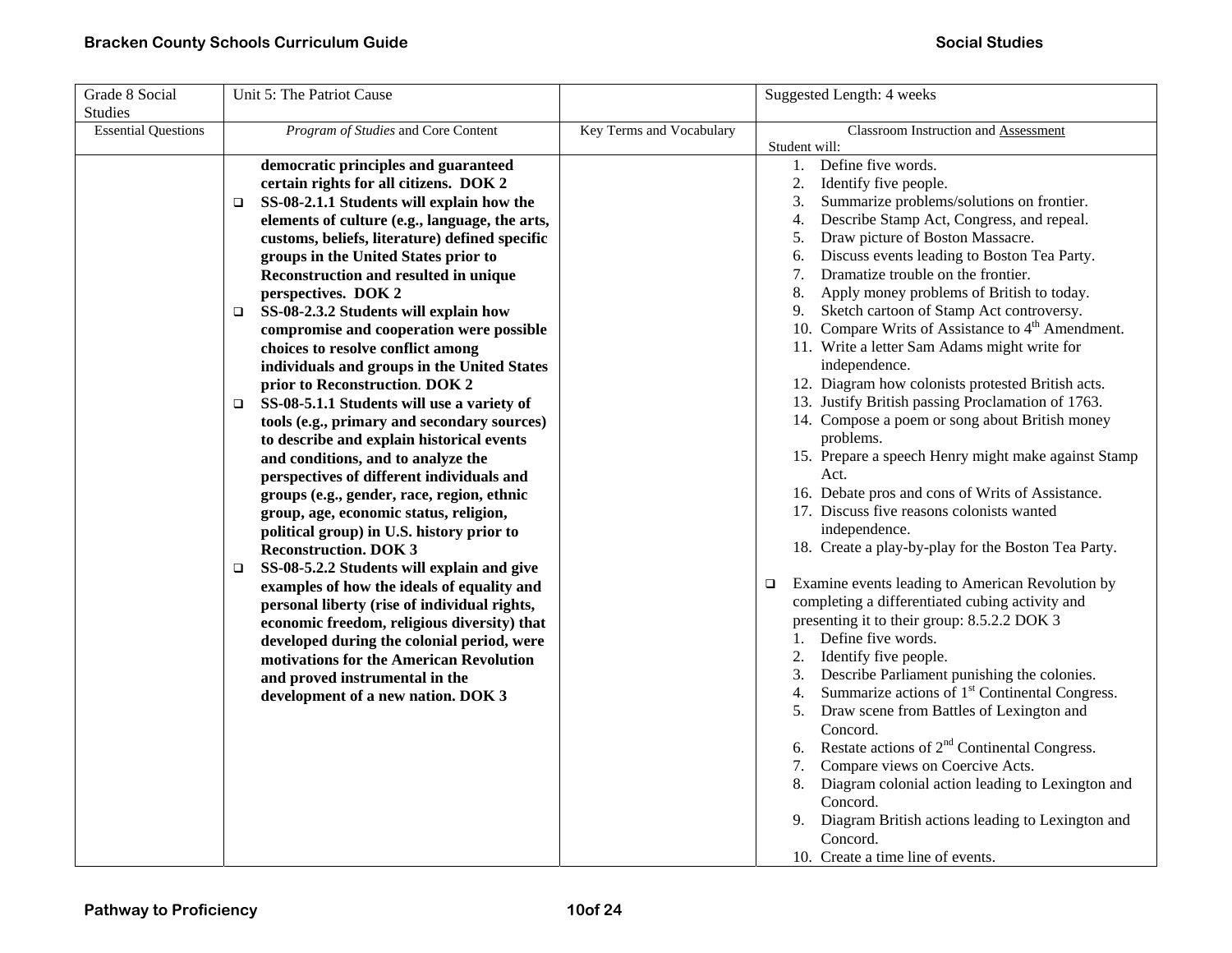| Grade 8 Social             | Unit 5: The Patriot Cause           |                          | Suggested Length: 4 weeks                                                       |
|----------------------------|-------------------------------------|--------------------------|---------------------------------------------------------------------------------|
| <b>Studies</b>             |                                     |                          |                                                                                 |
| <b>Essential Questions</b> | Program of Studies and Core Content | Key Terms and Vocabulary | Classroom Instruction and Assessment                                            |
|                            |                                     |                          | Student will:                                                                   |
|                            |                                     |                          | 11. Examine actions of $2nd$ Continental Congress.                              |
|                            |                                     |                          | 12. Analyze the cause and effects of the $1st$ Continental                      |
|                            |                                     |                          | Congress.                                                                       |
|                            |                                     |                          | 13. Justify British reasons for punishing colonies.                             |
|                            |                                     |                          | 14. Utilize graphic organizer to discuss actions of the                         |
|                            |                                     |                          | 1 <sup>st</sup> Continental Congress.                                           |
|                            |                                     |                          | 15. Appraise the value of the 1 <sup>st</sup> Continental Congress'<br>actions. |
|                            |                                     |                          | 16. Compose a poem or song abut someone who                                     |
|                            |                                     |                          | warned of British coming (other than Paul Revere).                              |
|                            |                                     |                          | 17. Prepare a news article covering Lexington and                               |
|                            |                                     |                          | Concord.                                                                        |
|                            |                                     |                          | 18. Debate if the $2nd$ Continental Congress sending the                        |
|                            |                                     |                          | Olive Branch Petition.                                                          |
|                            |                                     |                          | $CLA$ – Chapter 7 Assessment Open-Response "No<br>$\Box$                        |
|                            |                                     |                          | Taxation Without Representation." 8.5.2.2 DOK 3                                 |
|                            |                                     |                          | Examine the Declaration of Independence by analyzing<br>$\Box$                  |
|                            |                                     |                          | a copy together as a group, so that they understand the                         |
|                            |                                     |                          | true meaning of the words. 8.1.3.1 DOK 2                                        |
|                            |                                     |                          | Analyze a section written by Thomas Jefferson and why<br>□                      |
|                            |                                     |                          | it was not included in the final draft of the Declaration                       |
|                            |                                     |                          | of Independence. 8.1.1.1 DOK 2                                                  |
|                            |                                     |                          | WP – Create a "Declaration of Independence" of their<br>$\Box$                  |
|                            |                                     |                          | own (from their parents, school, government, or other                           |
|                            |                                     |                          | approved group), including a preamble, Declaration of                           |
|                            |                                     |                          | Rights, List of Grievances, and Resolution. 8.1.3.1 DOK                         |
|                            |                                     |                          | $\mathcal{D}$                                                                   |
|                            |                                     |                          | Create an annotated and illustrated time line that depicts<br>$\Box$            |
|                            |                                     |                          | seven to eight battles of the American Revolution in                            |
|                            |                                     |                          | groups. 8.5.1.1 DOK 3                                                           |
|                            |                                     |                          | Design a Venn diagram illustrating the results of the<br>$\Box$                 |
|                            |                                     |                          | Treaty of Paris. 8.2.3.2 DOK 2                                                  |
|                            |                                     |                          | $CLA - Chapter 8$ Assessment – Open-Response –<br>$\Box$                        |
|                            |                                     |                          | "Reasons for American success." 8.2.3.2 DOK 2                                   |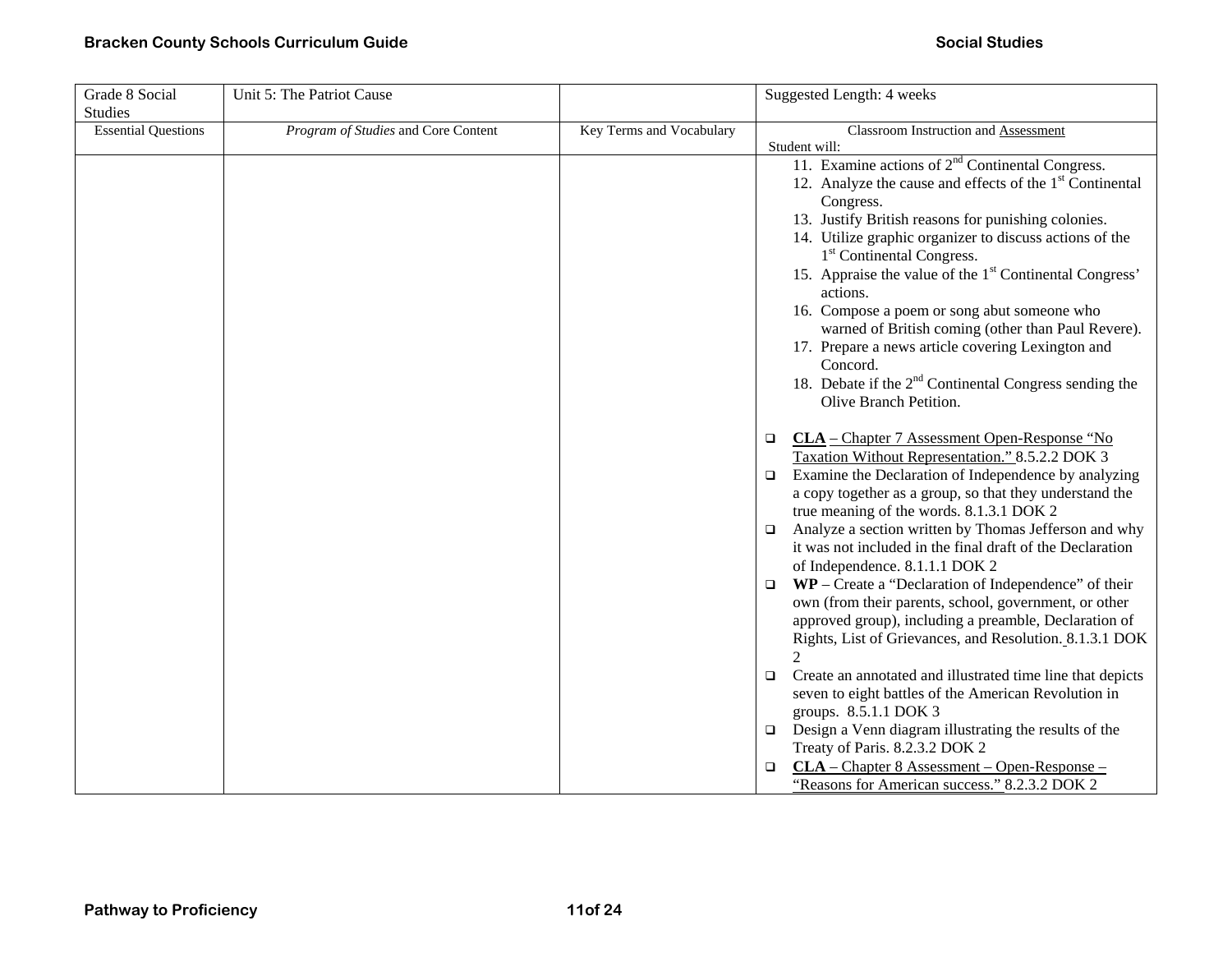|    | Grade 8 Social                               | Unit 6: We The People                                                              |                          |                             | Suggested Length: 7 weeks            |                                                                                                              |
|----|----------------------------------------------|------------------------------------------------------------------------------------|--------------------------|-----------------------------|--------------------------------------|--------------------------------------------------------------------------------------------------------------|
|    | <b>Studies</b><br><b>Essential Questions</b> | Program of Studies and Core Content                                                | Key Terms and Vocabulary |                             | Classroom Instruction and Assessment |                                                                                                              |
|    |                                              |                                                                                    |                          |                             |                                      | Student will:                                                                                                |
|    |                                              | <b>Program of Studies</b>                                                          |                          |                             |                                      |                                                                                                              |
|    |                                              |                                                                                    |                          |                             |                                      |                                                                                                              |
| 1. | What are the                                 | 8-H-5 analyze the social, political, and<br>$\Box$                                 | $\Box$                   | <b>US</b> Constitution      | $\Box$                               | Identify supporting details for why the colonists wanted                                                     |
|    | rights and                                   | economic characteristics of eras in American                                       | $\Box$                   | Bill of rights              |                                      | to divide power among branches of government, how<br>they drafted the Articles of Confederation, and how the |
|    | responsibilities<br>of citizens of           | history to Reconstruction (Land and People<br>before Columbus, Age of Exploration, | $\Box$<br>$\Box$         | Republic<br>Veto            |                                      | National government was weak under the Articles of                                                           |
|    | the United                                   | Colonization, War for Independence, Young                                          | $\Box$                   | Separation of powers        |                                      | Confederation using a worksheet. 8.1.2.1 DOK 3,                                                              |
|    | States, as                                   | Republic, Westward Expansion,                                                      | $\Box$                   | Federalism                  |                                      | 8.5.2.2 DOK 3                                                                                                |
|    | defined in the                               | Industrialism, Civil War).                                                         | $\Box$                   | Checks and balances         | $\Box$                               | Outline the era under the articles of Confederation                                                          |
|    | Constitution                                 | 8-H-8 understand the development of<br>$\Box$                                      | $\Box$                   | Amendment                   |                                      | including settling the West and economic problems.                                                           |
|    | and the Bill of                              | democratic thought in early America.                                               | $\Box$                   | Representative              |                                      | 8.1.1.2 DOK 3                                                                                                |
|    | Rights?                                      | 8-GC-2 investigate the political process<br>$\Box$                                 |                          | democracy                   | $\Box$                               | Investigate the democratic thoughts of delegates at the                                                      |
|    |                                              | established by the U.S. Constitution,                                              | $\Box$                   | Direct democracy            |                                      | Constitutional Convention by completing a Venn                                                               |
| 2. | How did culture                              | including a system of separation of power                                          | $\Box$                   | Constituent                 |                                      | Diagram comparing the Virginia and New Jersey Plans                                                          |
|    | and social                                   | with checks and balances and division of                                           | $\Box$                   | Duties                      |                                      | and discussing the Great Compromise. 8.1.1.1 DOK 2                                                           |
|    | institutions                                 | power among the states and national                                                | $\Box$                   | Responsibilities            | $\Box$                               | Analyze the political ideas of federalism and separation                                                     |
|    | impact the                                   | government.                                                                        | $\Box$                   | <b>Historical documents</b> |                                      | of powers by listing them and playing a game called                                                          |
|    | development of                               | 8-GC-3 understand how the U.S. Constitution<br>$\Box$                              | $\Box$                   | Justice                     |                                      | "Claim Your Powers." 8.1.2.2 DOK 3                                                                           |
|    | the United                                   | has changed over time to adjust to different                                       | $\Box$                   | Equality                    | $\Box$                               | CLA - Chapter 9 Assessment - Open-Response -                                                                 |
|    | <b>States</b>                                | needs and situations.                                                              | $\Box$                   | Freedom                     |                                      | "Speaking Your Mind." 8.1.1.2 DOK 2                                                                          |
|    | Constitution?                                | 8-GC-4 examine the rights and<br>$\Box$                                            | $\Box$                   | Citizens                    | $\Box$                               | Examine the goals included in the Preamble to the US                                                         |
|    |                                              | responsibilities of individuals in American                                        | $\Box$                   | Totalitarian                |                                      | Constitution through a classroom discussion and                                                              |
| 3. | What conflicts                               | society by analyzing democratic principles                                         | $\Box$                   | Laws                        |                                      | brainstorming session. 8.1.3.1 DOK 2                                                                         |
|    | arose during the                             | (e.g., liberty, justice, individual human                                          | $\Box$                   | Government                  | $\Box$                               | Identify statements relating to the House of                                                                 |
|    | development of                               | dignity, and the rule of law) as expressed in                                      | $\Box$                   | Rule of law                 |                                      | Representatives, Senate, or both and where they are                                                          |
|    | the United                                   | historical events, historical documents (e.g.,                                     | $\Box$                   | Rights                      |                                      | located in the Constitution. 8.1.2.1 DOK 3                                                                   |
|    | <b>States</b>                                | the Bill of Rights, Declaration of                                                 | $\Box$                   | Conflict                    | $\Box$                               | Use Article II of the Constitution to match fictional                                                        |
|    | Constitution                                 | Independence, U.S. Constitution), and                                              | $\Box$                   | Compromise                  |                                      | headlines to executive powers. 8.1.2.1 DOK 3                                                                 |
|    | and how were                                 | American society.                                                                  |                          |                             | $\Box$                               | Use Article III of the constitution to identify powers of                                                    |
|    | they resolved?                               |                                                                                    |                          |                             |                                      | the Judicial Branch. 8.1.2.1 DOK 3                                                                           |
| 4. | How did                                      | <b>Core Content</b>                                                                |                          |                             | $\Box$                               | Outline Articles IV, VI, and VII of the Constitution.<br>8.1.3.1 DOK 2                                       |
|    | economic issues                              |                                                                                    |                          |                             | $\Box$                               | Explain each amendment in the Bill of Rights on a                                                            |
|    | impact the                                   | SS-08-1.1.1 Students will compare<br>$\Box$                                        |                          |                             |                                      | poster using ten groups; each group will present their                                                       |
|    | development of                               | purposes and sources of power in the most                                          |                          |                             |                                      | amendment. 8.1.1.2 DOK 2                                                                                     |
|    | the United                                   | common forms of government (monarchy,                                              |                          |                             | □                                    | Apply amendments in the Bill of Rights to real-life                                                          |
|    | <b>States</b>                                | democracy, republic). DOK 2                                                        |                          |                             |                                      | situations, by identifying the amendment that matches a                                                      |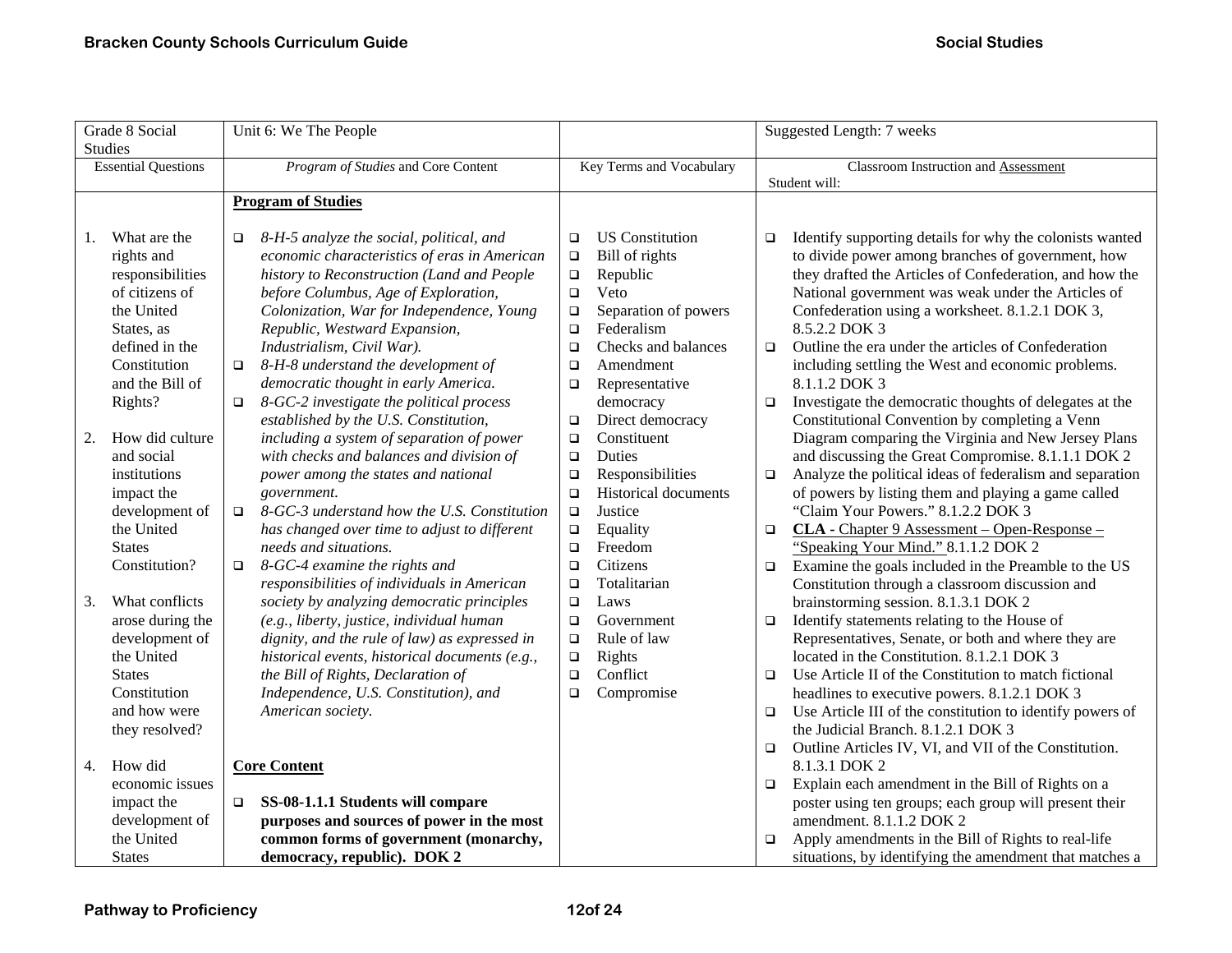| Grade 8 Social             | Unit 6: We The People                                  |                          | Suggested Length: 7 weeks                                              |
|----------------------------|--------------------------------------------------------|--------------------------|------------------------------------------------------------------------|
| Studies                    |                                                        |                          |                                                                        |
| <b>Essential Questions</b> | Program of Studies and Core Content                    | Key Terms and Vocabulary | Classroom Instruction and Assessment                                   |
|                            |                                                        |                          | Student will:                                                          |
| Constitution?              | SS-08-1.1.2 Students will describe and give<br>$\Box$  |                          | given scenario and explaining the right that is being                  |
|                            | examples of how democratic governments                 |                          | violated. 8.1.1.2 DOK 2                                                |
| What role did<br>5.        | in the United States prior to                          |                          | Research, summarize, and present one of these<br>$\Box$                |
| geography play             | Reconstruction functioned to preserve and              |                          | principles, after being divided into five groups: popular              |
| in the                     | protect the rights (e.g., voting), liberty and         |                          | sovereignty, limited government, federalism, separation                |
| development of             | property of their citizens by making,                  |                          | of powers, or check and balances. 8.1.2.2 DOK 3                        |
| the United                 | enacting and enforcing appropriate rules               |                          | Use a flow chart on how a bill becomes a law to identify<br>$\Box$     |
| <b>States</b>              | and laws (e.g., constitutions, laws, statutes).        |                          | the bill-making process and then set up a mock congress                |
| Constitution?              | DOK <sub>3</sub>                                       |                          | where a fictional bill be introduced and followed                      |
|                            | SS-08-1.1.3 Students will describe and give<br>$\Box$  |                          | through final approval or vetoed. 8.1.1.2 DOK 2                        |
| Why is it<br>6.            | examples of the ways the Constitution of               |                          | Examine the duties and responsibilities of citizens using<br>$\Box$    |
| important to               | the United States is a document that can be            |                          | a power point presentation and writing a one-page essay                |
| study the                  | changed from time to time through both                 |                          | on the duty or responsibility of their choice. 8.1.3.2                 |
| history and                | formal and informal processes (e.g.,                   |                          | DOK <sub>2</sub>                                                       |
| development of             | amendments, court cases, executive                     |                          | Review the powers of each branch of government by<br>$\Box$            |
| the United                 | actions) to meet the needs of its citizens.            |                          | watching a video on each branch (History and Functions                 |
| <b>States</b>              | DOK <sub>2</sub>                                       |                          | of Congress, of the Presidency, and of the Supreme                     |
| Constitution?              | SS-08-1.2.1 Students will identify the three<br>$\Box$ |                          | Court - VID 351 CON, VID 351 PRE, VID 351 SUP).                        |
|                            | branches of government, describe their                 |                          | 8.1.2.1 DOK 3                                                          |
|                            | functions and analyze and give examples of             |                          | Simulate how the US Constitution has changed over<br>$\Box$            |
|                            | the ways the U.S. Constitution separates               |                          | time to adjust to different needs and situations by role-              |
|                            | power among the legislative, executive and             |                          | playing a delegate at a Constitutional Convention.                     |
|                            | judicial branches to prevent the                       |                          | 8.1.1.3 DOK 2                                                          |
|                            | concentration of political power and to                |                          | Justify their proposed amendment through research and<br>$\Box$        |
|                            | establish a system of checks and balances.             |                          | by developing an outline of the most convincing                        |
|                            | DOK <sub>3</sub>                                       |                          | evidence, along with a bibliography of resources. 8.1.1.3              |
|                            | SS-08-1.2.2 Students will explain the<br>$\Box$        |                          | DOK <sub>2</sub>                                                       |
|                            | reasons why the powers of the state and                |                          | Debate proposed amendments and amendments up for<br>$\Box$             |
|                            | national/federal governments are                       |                          | ratification and vote for or against them. 8.1.1.3 DOK 2               |
|                            | sometimes shared and sometimes separate                |                          | Accumulate points based on their predictions of which<br>$\Box$        |
|                            | (federalism) and give examples of shared               |                          | amendments would be accepted by the Rules                              |
|                            | and separate powers. DOK 2                             |                          | Committee, Proposed by the Convention, and/or                          |
|                            | SS-08-1.3.1 Students will explain and give<br>$\Box$   |                          | Ratified by the States. 8.1.1.3 DOK 2                                  |
|                            | examples of how significant United States              |                          | <b>CLA</b> – Complete an open-book test on the United States<br>$\Box$ |
|                            | documents (Declaration of Independence,                |                          | Constitution (Multiple Choice only.) 8.1.3.1 DOK 2                     |
|                            | <b>Constitution, Bill of Rights) established</b>       |                          |                                                                        |
|                            | democratic principles and guaranteed                   |                          |                                                                        |
|                            | certain rights for all citizens. DOK 2                 |                          |                                                                        |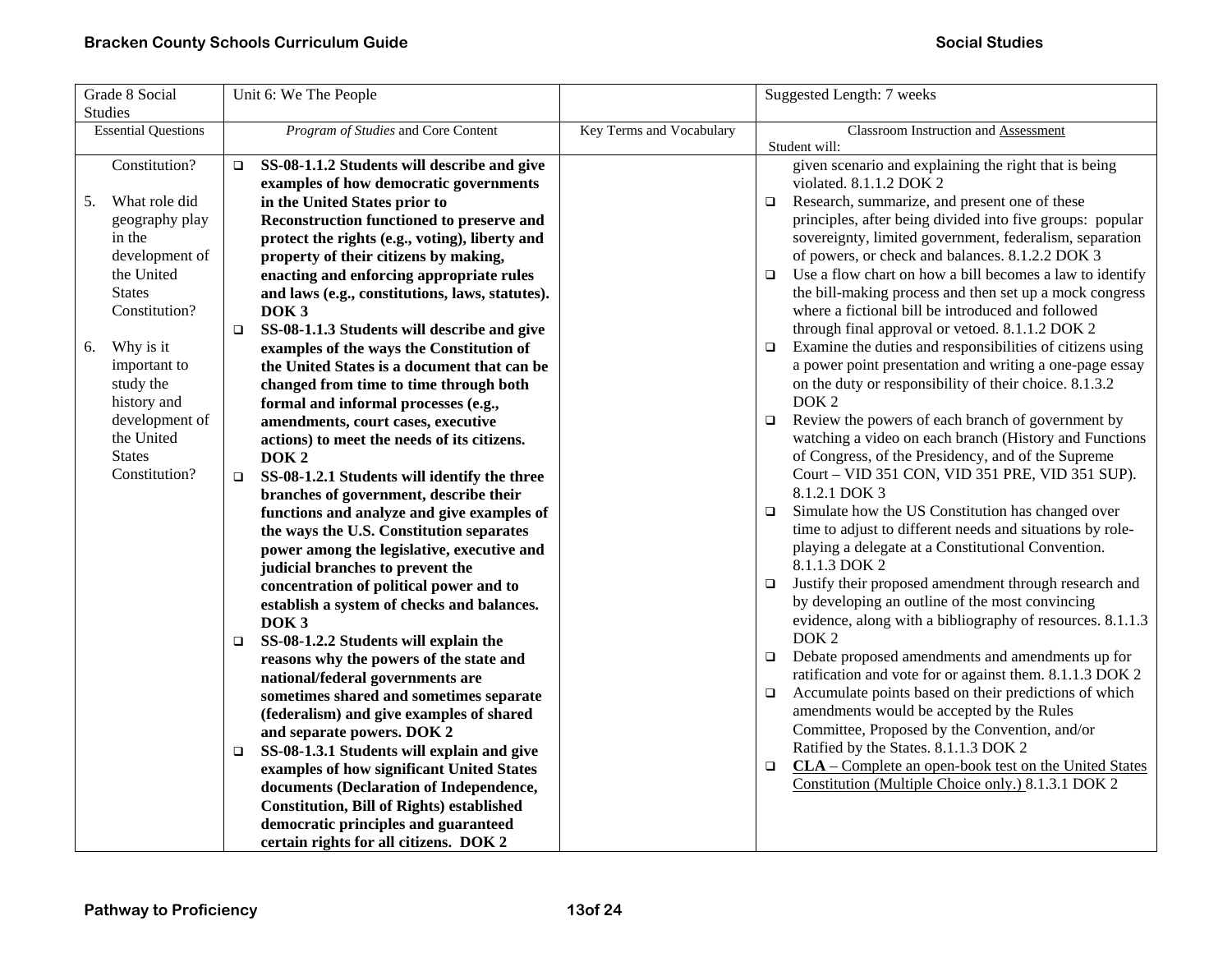| Grade 8 Social<br><b>Studies</b> | Unit 6: We The People                                                                                                                                                                                                                                                                                                                                                                                                                                                                                                                                                                                                                                                                                                        |                          | Suggested Length: 7 weeks                                    |
|----------------------------------|------------------------------------------------------------------------------------------------------------------------------------------------------------------------------------------------------------------------------------------------------------------------------------------------------------------------------------------------------------------------------------------------------------------------------------------------------------------------------------------------------------------------------------------------------------------------------------------------------------------------------------------------------------------------------------------------------------------------------|--------------------------|--------------------------------------------------------------|
| <b>Essential Questions</b>       | Program of Studies and Core Content                                                                                                                                                                                                                                                                                                                                                                                                                                                                                                                                                                                                                                                                                          | Key Terms and Vocabulary | <b>Classroom Instruction and Assessment</b><br>Student will: |
|                                  | SS-08-1.3.2 Students will explain and give<br>□<br>examples of how, in order for the U.S.<br>government to function as a democracy,<br>citizens must assume responsibilities (e.g.,<br>participating in community activities,<br>voting in elections) and duties (e.g., obeying<br>the law, paying taxes, serving on a jury,<br>registering for the military). DOK 2<br>SS-08-5.2.2 Students will explain and give<br>examples of how the ideals of equality and<br>personal liberty (rise of individual rights,<br>economic freedom, religious diversity) that<br>developed during the colonial period, were<br>motivations for the American Revolution<br>and proved instrumental in development of<br>a new nation. DOK 3 |                          |                                                              |

| Grade 8 Social |                            |        | Unit 7: Growing Pains                            |        |                          |        | Suggested Length: 2 weeks                                |  |
|----------------|----------------------------|--------|--------------------------------------------------|--------|--------------------------|--------|----------------------------------------------------------|--|
| Studies        |                            |        |                                                  |        |                          |        |                                                          |  |
|                | <b>Essential Questions</b> |        | Program of Studies and Core Content              |        | Key Terms and Vocabulary |        | <b>Classroom Instruction and Assessment</b>              |  |
|                |                            |        |                                                  |        |                          |        | Student will:                                            |  |
|                |                            |        |                                                  |        |                          |        |                                                          |  |
|                |                            |        | <b>Program of Studies</b>                        |        |                          |        |                                                          |  |
|                |                            |        |                                                  |        |                          |        |                                                          |  |
|                | How did culture            | $\Box$ | 8-H-1 use a variety of tools (e.g., primary and  | $\Box$ | Bill of Rights           | □      | Complete analogies about establishing a new              |  |
|                | and social                 |        | secondary sources, data, artifacts) to explore   | □      | Democratic               |        | government. 8.1.1.1 DOK 2                                |  |
|                | institutions               |        | the interpretive nature (how perceptions of      | $\Box$ | Political corruption     | $\Box$ | Develop a panel discussion on the U S government's       |  |
|                |                            |        |                                                  |        |                          |        |                                                          |  |
|                | impact the                 |        | people and passing of time influence accounts    | $\Box$ | "Great Convergence"      |        | efforts to shape a new government and deal with          |  |
|                | development of             |        | of historical events) of United States history.  | $\Box$ | Human migration          |        | financial problems in a cooperative learning activity.   |  |
|                | Early American             | $\Box$ | 8-H-2 develop a chronological understanding      | $\Box$ | Perspective              |        | 8.1.1.1 DOK 2, 8.2.3.1 DOK 2                             |  |
|                | Government?                |        | of the early history of the United States (early | □      | Interaction              | □      | Complete analogies on how the U S dealt with other       |  |
|                |                            |        | inhabitants to Reconstruction).                  |        |                          |        | nations, 8.2.3.2 DOK 2                                   |  |
| 2.             | How did                    |        | 8-H-3 recognize cause-and-effect                 |        |                          |        | In a cooperative learning activity, students will design |  |
|                |                            | $\Box$ |                                                  |        |                          | □      |                                                          |  |
|                | conflicts arise            |        | relationships and multiple causes of events in   |        |                          |        | the front page of a newspaper reporting Washington's     |  |
|                | during the                 |        | United States history.                           |        |                          |        | Farewell Address - including illustrations and editorial |  |
|                | development of             | $\Box$ | 8-H-5 analyze the social, political, and         |        |                          |        | comment. 8.1.2.1 DOK 3                                   |  |
|                | Early American             |        | economic characteristics of eras in American     |        |                          | □      | Complete analogies on the development of political       |  |
|                | Government                 |        | history to Reconstruction (Land and People       |        |                          |        | parties. 8.2.3.1 DOK 2                                   |  |
|                | and how were               |        | before Columbus, Age of Exploration,             |        |                          | □      | Design a Venn diagram comparing the Federalist and       |  |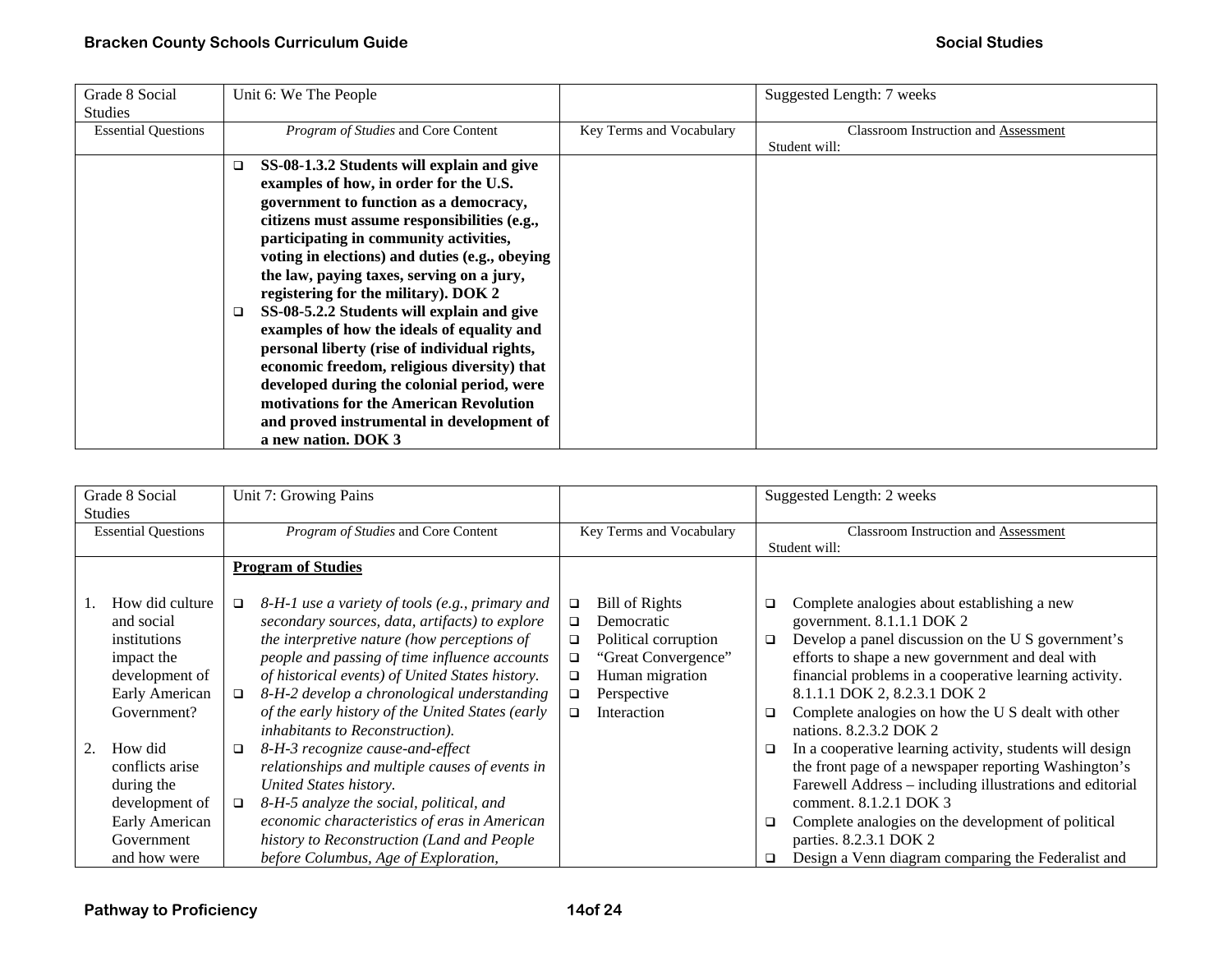| Grade 8 Social             | Unit 7: Growing Pains                                   |                          | Suggested Length: 2 weeks                                                        |
|----------------------------|---------------------------------------------------------|--------------------------|----------------------------------------------------------------------------------|
| <b>Studies</b>             |                                                         |                          |                                                                                  |
| <b>Essential Questions</b> | Program of Studies and Core Content                     | Key Terms and Vocabulary | Classroom Instruction and Assessment                                             |
|                            |                                                         |                          | Student will:                                                                    |
| they resolved?             | Colonization, War for Independence, Young               |                          | Democratic-Republican parties. 8.1.1.2 DOK 2, 8.2.3.1                            |
|                            | Republic, Westward Expansion,                           |                          | DOK <sub>2</sub>                                                                 |
| How did<br>3.              | Industrialism, Civil War).                              |                          | Complete analogies related to the troubled times the U S<br>$\Box$               |
| economic issues            | 8-H-8 understand the development of<br>$\Box$           |                          | experienced under John Adams. 8.2.3.2 DOK 2                                      |
| impact the                 | democratic thought in early America.                    |                          | Design a slogan or symbol to represent their assigned<br>$\Box$                  |
| development of             | 8-GC-2 investigate the political process<br>$\Box$      |                          | political party in groups of two and write an explanation                        |
| Early American             | established by the U.S. Constitution,                   |                          | of their design. 8.2.3.1 DOK 2                                                   |
| Government?                | including a system of separation of power               |                          | $CLA - 10$ Assessment Open-Response: Separation of<br>$\Box$                     |
|                            | with checks and balances and division of                |                          | Powers and Mesopotamian Inventions (to begin                                     |
| What role did<br>4.        | power among the states and national                     |                          | reviewing material covered in $6^{\text{th}}$ and $7^{\text{th}}$ grade. 8.1.2.2 |
| geography play             | government.                                             |                          | Identify the supporting details of selected passages when<br>$\Box$              |
| in the                     | 8-GC-3 understand how the U.S. Constitution<br>$\Box$   |                          | given the main idea about Jefferson becoming president.                          |
| development of             | has changed over time to adjust to different            |                          | 8.1.2.1 DOK 3                                                                    |
| Early American             | needs and situations.                                   |                          | In a cooperative learning activity, write dialogue that<br>$\Box$                |
| Government?                | 8-GC-4 examine the rights and<br>$\Box$                 |                          | may have taken place between a Federalist and a                                  |
|                            | responsibilities of individuals in American             |                          | Republican on the day Jefferson was inaugurated.                                 |
|                            | society by analyzing democratic principles              |                          | 8.2.3.1 DOK 2                                                                    |
|                            | (e.g., liberty, justice, individual human               |                          | Create analogies with key terms and vocabulary about<br>$\Box$                   |
|                            | dignity, and the rule of law) as expressed in           |                          | political parties. 8.1.1.2 DOK 2                                                 |
|                            | historical events, historical documents (e.g.,          |                          | Record the who, what, when, where, why, and how of a<br>$\Box$                   |
|                            | the Bill of Rights, Declaration of                      |                          | given passage about the Louisiana Purchase. 8.5.2.3                              |
|                            | Independence, U.S. Constitution), and                   |                          | DOK <sub>3</sub>                                                                 |
|                            | American society.                                       |                          | Research and write a report on Aaron Burr's conspiracy<br>$\Box$                 |
|                            | 8-CS-4 analyze social interactions, including<br>$\Box$ |                          | to create a "western empire" concluding with their                               |
|                            | conflict and cooperation, among individuals             |                          | opinion as to whether Burr was guilty of treason. 8.5.2.3                        |
|                            | and groups in United States History.                    |                          | DOK <sub>3</sub>                                                                 |
|                            |                                                         |                          | Outline the United States' troubles with France and<br>$\Box$                    |
|                            |                                                         |                          | Britain. 8.2.3.2 DOK 2                                                           |
|                            | <b>Core Content</b>                                     |                          | Draw an editorial cartoon conveying their opinion on<br>$\Box$                   |
|                            |                                                         |                          | whether the US should go to war with Great Britain in                            |
|                            | SS-08-1.1.1 Students will compare purposes<br>$\Box$    |                          | 1812. 8.2.3.2 DOK 2                                                              |
|                            | and sources of power in the most common                 |                          | Debate New England's right to not support war with                               |
|                            | forms of government (monarchy, democracy,               |                          | Great Britain using at least 2 pros and 2 cons. 8.2.3.2                          |
|                            | republic). DOK 2                                        |                          | DOK <sub>2</sub>                                                                 |
|                            | SS-08-1.1.2 Students will describe and give<br>$\Box$   |                          | $CLA - 11$ Assessment, Open-Response – Goals of the<br>$\Box$                    |
|                            | examples of how democratic governments                  |                          | Preamble and Themes of Geography. 8.1.3.1 DOK 2                                  |
|                            | in the United States prior to                           |                          |                                                                                  |
|                            | Reconstruction functioned to preserve and               |                          |                                                                                  |
|                            | protect the rights (e.g., voting), liberty, and         |                          |                                                                                  |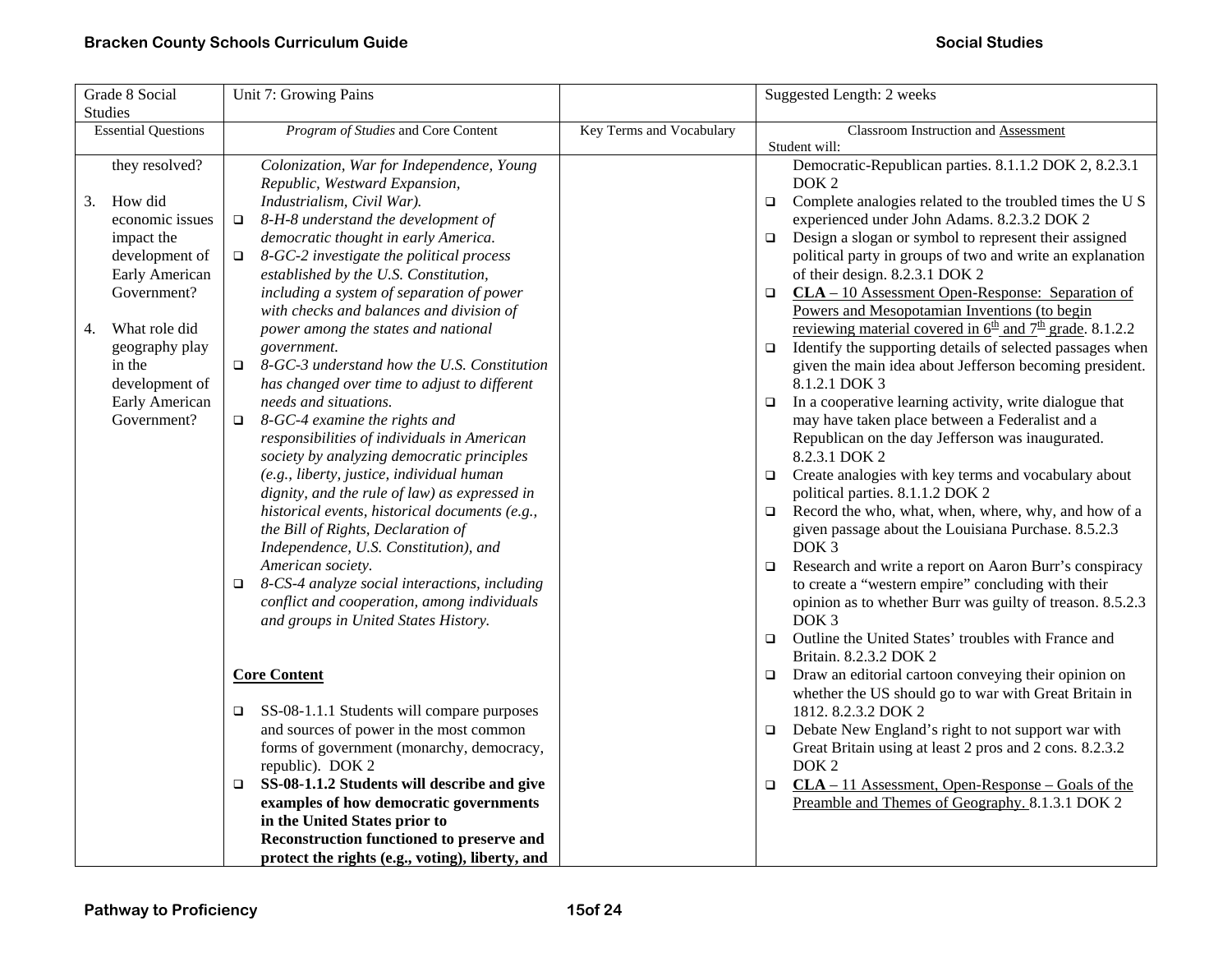| Grade 8 Social             | Unit 7: Growing Pains                                                                |                          | Suggested Length: 2 weeks                   |
|----------------------------|--------------------------------------------------------------------------------------|--------------------------|---------------------------------------------|
| <b>Studies</b>             |                                                                                      |                          |                                             |
| <b>Essential Questions</b> | Program of Studies and Core Content                                                  | Key Terms and Vocabulary | <b>Classroom Instruction and Assessment</b> |
|                            |                                                                                      |                          | Student will:                               |
|                            | property of their citizens by making,                                                |                          |                                             |
|                            | enacting, and enforcing appropriate rules                                            |                          |                                             |
|                            | and laws (e.g., constitutions, laws, statutes).                                      |                          |                                             |
|                            | DOK <sub>3</sub>                                                                     |                          |                                             |
|                            | SS-08-1.2.1 Students will identify the three<br>□                                    |                          |                                             |
|                            | branches of government, describe their                                               |                          |                                             |
|                            | functions and analyze and give examples of                                           |                          |                                             |
|                            | the ways the U.S. Constitution separates                                             |                          |                                             |
|                            | power among the legislative, executive and                                           |                          |                                             |
|                            | judicial branches to prevent the                                                     |                          |                                             |
|                            | concentration of political power and to                                              |                          |                                             |
|                            | establish a system of checks and balances.                                           |                          |                                             |
|                            | DOK <sub>3</sub>                                                                     |                          |                                             |
|                            | SS-08-1.2.2 Students will explain the<br>$\Box$                                      |                          |                                             |
|                            | reasons why the powers of the state and                                              |                          |                                             |
|                            | national/federal governments are                                                     |                          |                                             |
|                            | sometimes shared and sometimes separate                                              |                          |                                             |
|                            | (federalism) and give examples of shared                                             |                          |                                             |
|                            | and separate powers. DOK 2                                                           |                          |                                             |
|                            | SS-08-1.3.1 Students will explain and give<br>$\Box$                                 |                          |                                             |
|                            | examples of how significant United States<br>documents (Declaration of Independence, |                          |                                             |
|                            | <b>Constitution, Bill of Rights) established</b>                                     |                          |                                             |
|                            | democratic principles and guaranteed                                                 |                          |                                             |
|                            | certain rights for all citizens. DOK 2                                               |                          |                                             |
|                            | SS-08-2.3.1 Students will explain how<br>□                                           |                          |                                             |
|                            | social interactions led to conflict and                                              |                          |                                             |
|                            | competition (e.g., political, economic,                                              |                          |                                             |
|                            | religious, ethnic) among individuals and                                             |                          |                                             |
|                            | groups in the United States prior to                                                 |                          |                                             |
|                            | <b>Reconstruction. DOK 2</b>                                                         |                          |                                             |
|                            | SS-08-2.3.2 Students will explain how<br>□                                           |                          |                                             |
|                            | compromise and cooperation were possible                                             |                          |                                             |
|                            | choices to resolve conflict among                                                    |                          |                                             |
|                            | individuals and groups in the United States                                          |                          |                                             |
|                            | prior to Reconstruction. DOK 2                                                       |                          |                                             |
|                            | SS-08-5.2.3 Students will explain how the<br>◻                                       |                          |                                             |
|                            | growth of democracy and geographic                                                   |                          |                                             |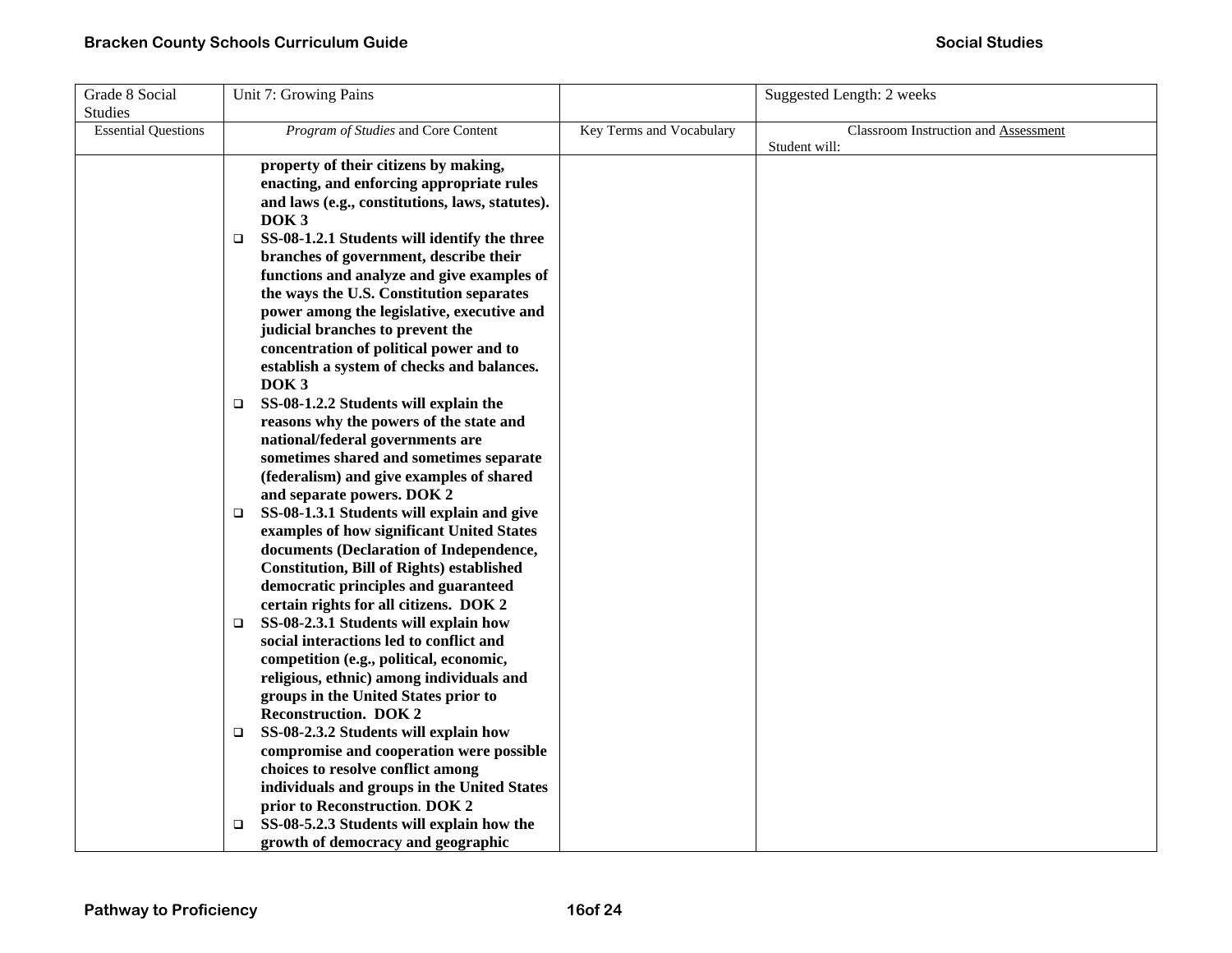| Grade 8 Social             | Unit 7: Growing Pains                      |                          | Suggested Length: 2 weeks                   |
|----------------------------|--------------------------------------------|--------------------------|---------------------------------------------|
| <b>Studies</b>             |                                            |                          |                                             |
| <b>Essential Questions</b> | <i>Program of Studies</i> and Core Content | Key Terms and Vocabulary | <b>Classroom Instruction and Assessment</b> |
|                            |                                            |                          | Student will:                               |
|                            | expansion occurred and were significant to |                          |                                             |
|                            | the development of the United States prior |                          |                                             |
|                            | to Reconstruction. DOK 3                   |                          |                                             |

| Grade 8 Social |                            | Unit 8: Money, Money |                                               |        | Suggested Length: 2 weeks |        |                                                          |  |
|----------------|----------------------------|----------------------|-----------------------------------------------|--------|---------------------------|--------|----------------------------------------------------------|--|
|                | <b>Studies</b>             |                      |                                               |        |                           |        |                                                          |  |
|                | <b>Essential Questions</b> |                      | Program of Studies and Core Content           |        | Key Terms and Vocabulary  |        | Classroom Instruction and Assessment                     |  |
|                |                            |                      |                                               |        |                           |        | Student will:                                            |  |
|                |                            |                      | <b>Program of Studies</b>                     |        |                           |        |                                                          |  |
|                |                            |                      |                                               |        |                           |        |                                                          |  |
| 1.             | What role did              | $\Box$               | 8-E-1 relate the concept of scarcity          | $\Box$ | Market                    | $\Box$ | Compare economic systems by viewing videos               |  |
|                | Economics play             |                      | (imbalance between unlimited wants and        | $\Box$ | Supply                    |        | (Capitalism-VID 320.05 CAP, Socialism-VID 320.5          |  |
|                | in the                     |                      | limited resources) to the development of the  | $\Box$ | Demand                    |        | SOC, and Communism-VID 320.5 COM) and                    |  |
|                | development of             |                      | United States as it applies to individuals,   | $\Box$ | Competition               |        | completing a graphic organizer. 8.3.1.2, 8.3.2.1 DOK 2,  |  |
|                | the Untied                 |                      | societies, and governments.                   | $\Box$ | Scarcity                  |        | 8.3.3.2, 8.3.4.3 DOK 2                                   |  |
|                | States?                    | $\Box$               | 8-E-2 analyze economic systems and            | $\Box$ | Capital resources         | $\Box$ | Perform a skit about Tickle-Me-Elmo and answer           |  |
|                |                            |                      | economic institutions that developed in early | $\Box$ | Natural resources         |        | questions regarding supply, demand, competition, and     |  |
| 2.             | How has                    |                      | United States history.                        | $\Box$ | Human resources           |        | scarcity. 8.3.1.1 DOK 2, 8.3.3.1 DOK 2, 8.3.3.3          |  |
|                | Economics                  | $\Box$               | 8-E-3 recognize that government regulation    | $\Box$ | Productivity              | $\Box$ | Predict events that will follow the discovery of gold in |  |
|                | impacted the               |                      | impacts the economy in decisions about        | $\Box$ | Food distribution         |        | Gold Town, USA activity related to productive            |  |
|                | geography of               |                      | productive resources (e.g., natural, human,   | $\Box$ | Economic systems          |        | resources. 8.3.2.2, 8.3.3.1 DOK 2, 8.3.4.1 DOK 2,        |  |
|                | the United                 |                      | human-made).                                  | $\Box$ | <b>Investments</b>        |        | 8.4.4.4                                                  |  |
|                | States?                    | $\Box$               | 8-E-4 Understand how the desire to earn       | $\Box$ | Productive resources      | $\Box$ | Create Friendship Pins in a mock factory situation and   |  |
|                |                            |                      | profits influenced the establishment and      | $\Box$ | Consumption               |        | calculate the productivity and cost of production. Write |  |
| 3.             | How has                    |                      | growth of economic institutions in early      | $\Box$ | Industry                  |        | a summary paragraph about their business. 8.3.1.2,       |  |
|                | Economics                  |                      | United States history.                        | $\Box$ | Stock                     |        | 8.3.4.2 DOK 2                                            |  |
|                | impacted the               |                      |                                               | $\Box$ | Economic institutions     | $\Box$ | Illustrate food production compared to population on     |  |
|                | development of             |                      |                                               | $\Box$ | Economic principles       |        | different continents using the Global Cookies activity   |  |
|                | social and                 |                      | <b>Core Content</b>                           | $\Box$ | Globalization of the      |        | and outline possible solutions to distributing food more |  |
|                | cultural                   |                      |                                               |        | economy                   |        | equally. 8.3.1.1 DOK 2, 8.4.4.4                          |  |
|                | institutions?              | $\Box$               | SS-08-3.1.1 Students will explain and give    | $\Box$ | Financial cooperatives    | $\Box$ | $WP$ – Using their outline, write a magazine article     |  |
|                |                            |                      | examples of how scarcity required             | $\Box$ | Opportunity costs         |        | detailing their possible solutions to the unequal        |  |
| 4.             | What conflicts             |                      | individuals, groups and the government in     | $\Box$ | Global effects            |        | distribution of food, compared to population. 8.3.1.1    |  |
|                | have been                  |                      | the United States prior to Reconstruction     | $\Box$ | Profit                    |        | DOK <sub>2</sub>                                         |  |
|                | caused by                  |                      | to make decisions about how productive        | $\Box$ | Money                     | $\Box$ | CLA – Economics Assessment, Open-Response –              |  |
|                | Economic                   |                      | resources (natural resources, human           | $\Box$ | Interdependence           |        | Economic Effects of Droughts on Kentucky. 8.3.1.1        |  |
|                | issues in United           |                      | resources and capital goods) were used.       | $\Box$ | Developed country         |        | DOK <sub>2</sub>                                         |  |
|                | States history             |                      | DOK <sub>2</sub>                              | $\Box$ | Population density        |        |                                                          |  |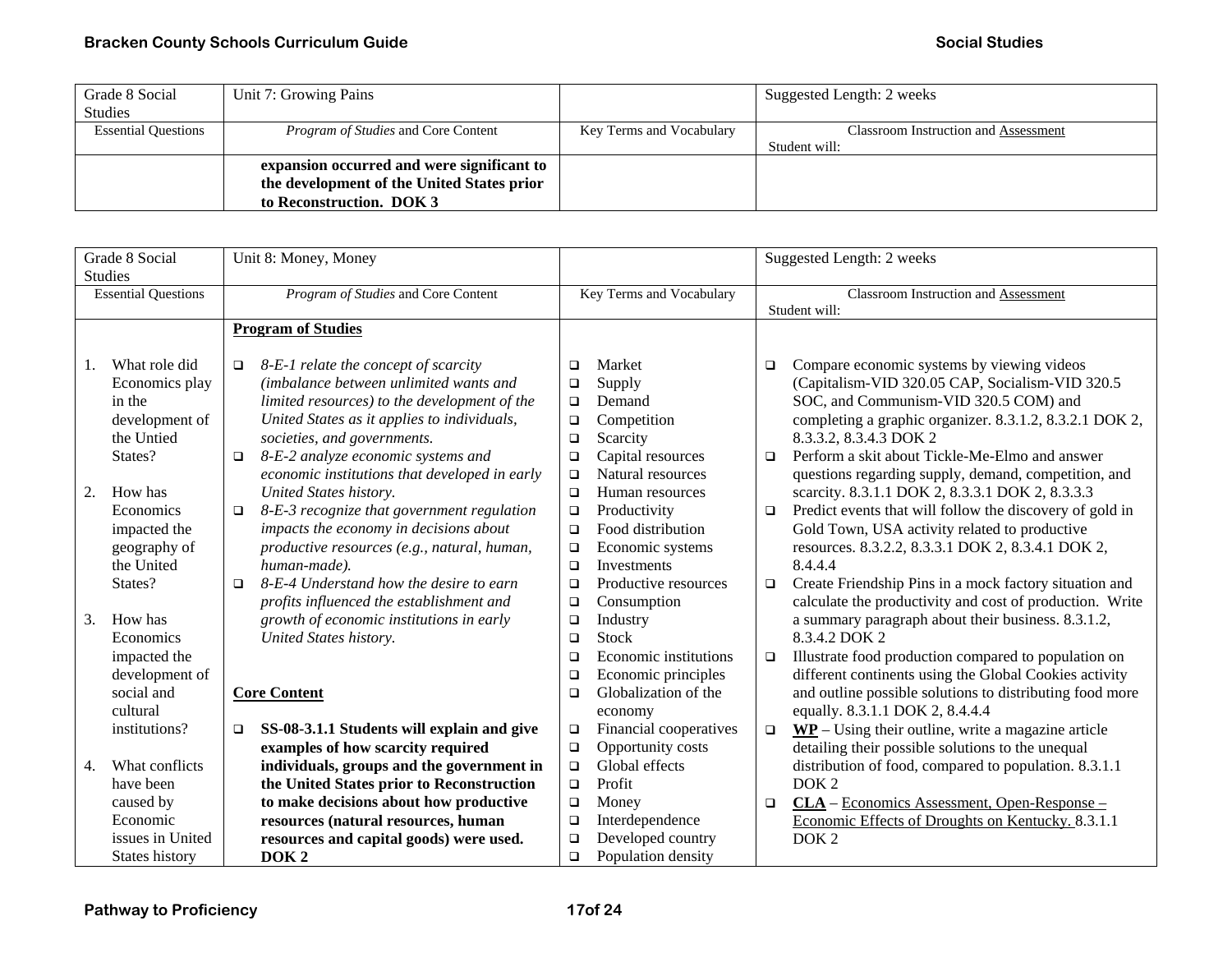| Grade 8 Social               | Unit 8: Money, Money                                                                                                                                               |                          | Suggested Length: 2 weeks                   |
|------------------------------|--------------------------------------------------------------------------------------------------------------------------------------------------------------------|--------------------------|---------------------------------------------|
| <b>Studies</b>               |                                                                                                                                                                    |                          |                                             |
| <b>Essential Questions</b>   | Program of Studies and Core Content                                                                                                                                | Key Terms and Vocabulary | <b>Classroom Instruction and Assessment</b> |
|                              |                                                                                                                                                                    |                          | Student will:                               |
| and how have                 | SS-08-3.1.2 Students will identify how<br>□                                                                                                                        | Cooperatives<br>$\Box$   |                                             |
| they been                    | financial decisions (considering finance and                                                                                                                       | Entrepreneur<br>$\Box$   |                                             |
| resolved?                    | opportunity cost) by individuals and groups                                                                                                                        |                          |                                             |
|                              | impacted historical events in U.S. History                                                                                                                         |                          |                                             |
| Why is it<br>5.              | prior to Reconstruction.                                                                                                                                           |                          |                                             |
| important to                 | SS-08-3.2.1 Students will describe the<br>o.                                                                                                                       |                          |                                             |
| study the                    | economic system that developed in the                                                                                                                              |                          |                                             |
| Economic                     | United States prior to Reconstruction.                                                                                                                             |                          |                                             |
| development of<br>the United | DOK <sub>2</sub>                                                                                                                                                   |                          |                                             |
| States?                      | SS-08-3.2.2 Students will explain how profit<br>$\Box$                                                                                                             |                          |                                             |
|                              | motivated individuals and groups to take risks<br>in producing goods and services in the early                                                                     |                          |                                             |
|                              | United States prior to Reconstruction and                                                                                                                          |                          |                                             |
|                              | influenced the growth of a free enterprise                                                                                                                         |                          |                                             |
|                              | system.                                                                                                                                                            |                          |                                             |
|                              | SS-08-3.3.1 Students will explain how in<br>□                                                                                                                      |                          |                                             |
|                              | the United States prior to Reconstruction,                                                                                                                         |                          |                                             |
|                              | the prices of goods and services were                                                                                                                              |                          |                                             |
|                              | determined by supply and demand. DOK                                                                                                                               |                          |                                             |
|                              | $\mathbf{2}$                                                                                                                                                       |                          |                                             |
|                              | SS-08-3.3.2 Students will explain how money<br>❏                                                                                                                   |                          |                                             |
|                              | (unit of account) was used to express the                                                                                                                          |                          |                                             |
|                              | market value of goods and services and how                                                                                                                         |                          |                                             |
|                              | money made it easier to trade, borrow, invest                                                                                                                      |                          |                                             |
|                              | and save in the United States prior to                                                                                                                             |                          |                                             |
|                              | Reconstruction.                                                                                                                                                    |                          |                                             |
|                              | SS-08-3.3.3 Students will explain how<br>$\Box$                                                                                                                    |                          |                                             |
|                              | competition among buyers and sellers                                                                                                                               |                          |                                             |
|                              | impacted the price of goods and services in                                                                                                                        |                          |                                             |
|                              | the United States prior to Reconstruction.                                                                                                                         |                          |                                             |
|                              | SS-08-3.4.1 Students will explain ways in<br>$\Box$                                                                                                                |                          |                                             |
|                              | which the basic economic questions about                                                                                                                           |                          |                                             |
|                              | the production, distribution and                                                                                                                                   |                          |                                             |
|                              | consumption of goods and services were                                                                                                                             |                          |                                             |
|                              | addressed in the United States prior to                                                                                                                            |                          |                                             |
|                              |                                                                                                                                                                    |                          |                                             |
|                              |                                                                                                                                                                    |                          |                                             |
|                              |                                                                                                                                                                    |                          |                                             |
|                              | <b>Reconstruction. DOK 2</b><br>SS-08-3.4.2 Students will describe how new<br>□<br>knowledge, technology/tools and<br>specialization increased productivity in the |                          |                                             |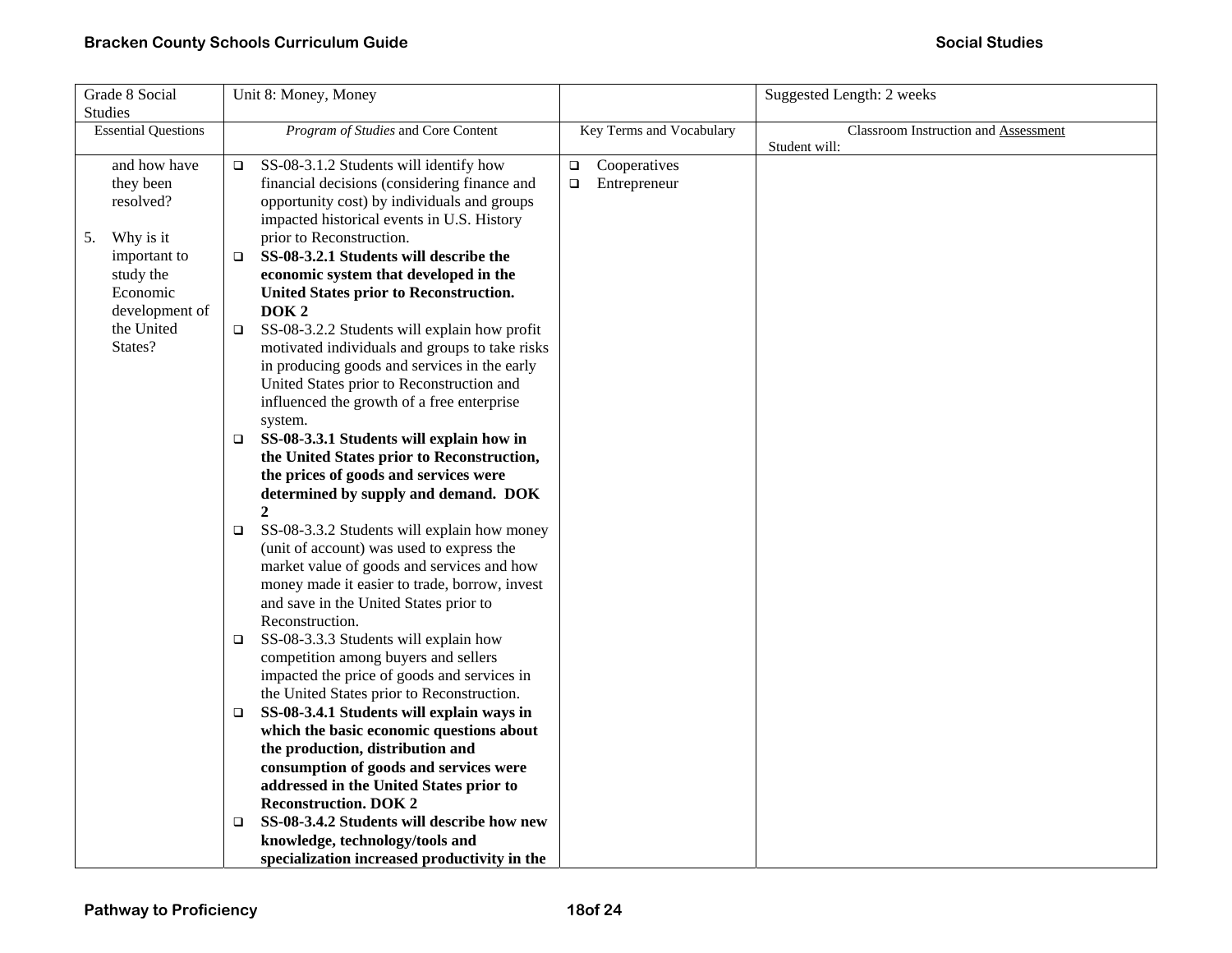| Grade 8 Social             | Unit 8: Money, Money                            |                          | Suggested Length: 2 weeks                   |
|----------------------------|-------------------------------------------------|--------------------------|---------------------------------------------|
| <b>Studies</b>             |                                                 |                          |                                             |
| <b>Essential Questions</b> | Program of Studies and Core Content             | Key Terms and Vocabulary | <b>Classroom Instruction and Assessment</b> |
|                            |                                                 |                          | Student will:                               |
|                            | United States prior to Reconstruction.          |                          |                                             |
|                            | DOK <sub>2</sub>                                |                          |                                             |
|                            | SS-08-3.4.3 Students will explain how           |                          |                                             |
|                            | personal, national and international            |                          |                                             |
|                            | economic activities are interdependent in       |                          |                                             |
|                            | the United States prior to Reconstruction.      |                          |                                             |
|                            | DOK <sub>2</sub>                                |                          |                                             |
|                            | SS-08-4.4.4 Students will compare and<br>□      |                          |                                             |
|                            | contrast different perspectives (viewpoints)    |                          |                                             |
|                            | that people have about how to use land (e.g.,   |                          |                                             |
|                            | farming, industrial, residential, recreational) |                          |                                             |
|                            | in the United States prior to Reconstruction.   |                          |                                             |

| Grade 8 Social<br><b>Studies</b>                                                                                                                                                                                                                                                                                            | Unit 9: It's Time For A Change                                                                                                                                                                                                                                                                                                                                                                                                                                                                                                                                                                                                                                                                                                                                                                                                                                                   |                                                                                                                                                                                                                                                                                                                                                                                                                                                    | Suggested Length: 3 weeks                                                                                                                                                                                                                                                                                                                                                                                                                                                                                                                                                                                                                                                                                                                                                                                      |
|-----------------------------------------------------------------------------------------------------------------------------------------------------------------------------------------------------------------------------------------------------------------------------------------------------------------------------|----------------------------------------------------------------------------------------------------------------------------------------------------------------------------------------------------------------------------------------------------------------------------------------------------------------------------------------------------------------------------------------------------------------------------------------------------------------------------------------------------------------------------------------------------------------------------------------------------------------------------------------------------------------------------------------------------------------------------------------------------------------------------------------------------------------------------------------------------------------------------------|----------------------------------------------------------------------------------------------------------------------------------------------------------------------------------------------------------------------------------------------------------------------------------------------------------------------------------------------------------------------------------------------------------------------------------------------------|----------------------------------------------------------------------------------------------------------------------------------------------------------------------------------------------------------------------------------------------------------------------------------------------------------------------------------------------------------------------------------------------------------------------------------------------------------------------------------------------------------------------------------------------------------------------------------------------------------------------------------------------------------------------------------------------------------------------------------------------------------------------------------------------------------------|
| <b>Essential Questions</b>                                                                                                                                                                                                                                                                                                  | Program of Studies and Core Content                                                                                                                                                                                                                                                                                                                                                                                                                                                                                                                                                                                                                                                                                                                                                                                                                                              | Key Terms and Vocabulary                                                                                                                                                                                                                                                                                                                                                                                                                           | Classroom Instruction and Assessment                                                                                                                                                                                                                                                                                                                                                                                                                                                                                                                                                                                                                                                                                                                                                                           |
|                                                                                                                                                                                                                                                                                                                             |                                                                                                                                                                                                                                                                                                                                                                                                                                                                                                                                                                                                                                                                                                                                                                                                                                                                                  |                                                                                                                                                                                                                                                                                                                                                                                                                                                    | Student will:                                                                                                                                                                                                                                                                                                                                                                                                                                                                                                                                                                                                                                                                                                                                                                                                  |
|                                                                                                                                                                                                                                                                                                                             | <b>Program of Studies</b>                                                                                                                                                                                                                                                                                                                                                                                                                                                                                                                                                                                                                                                                                                                                                                                                                                                        |                                                                                                                                                                                                                                                                                                                                                                                                                                                    |                                                                                                                                                                                                                                                                                                                                                                                                                                                                                                                                                                                                                                                                                                                                                                                                                |
| How did the<br>rights of United<br>States citizens<br>conflict with the<br>rights of Native<br>Americans as<br>the United<br><b>States Changed</b><br>and expanded<br>geographically<br>and politically?<br>How did<br>2.<br>cultural and<br>social<br>institutions<br>develop and<br>Change in the<br><b>United States</b> | 8-H-1 use a variety of tools (e.g., primary and<br>$\Box$<br>secondary sources, data, artifacts) to explore<br>the interpretive nature (how perceptions of<br>people and passing of time influence accounts<br>of historical events) of United States history.<br>8-H-2 develop a chronological understanding<br>$\Box$<br>of the early history of the United States (early<br>inhabitants to Reconstruction).<br>8-H-4 examine the impact of significant<br>□<br>individuals and groups in early United States<br>history.<br>8-H-5 analyze the social, political, and<br>□<br>economic characteristics of eras in American<br>history to Reconstruction (Land and People<br>before Columbus, Age of Exploration,<br>Colonization, War for Independence, Young<br>Republic, Westward Expansion,<br>Industrialism, Civil War).<br>8-H-7 examine the impact of technological<br>□ | Industrial Revolution<br>$\Box$<br>Sectionalism<br>$\Box$<br>Migrate<br>$\Box$<br>Ethnic groups<br>$\Box$<br>Social institutions<br>$\Box$<br>Perspective<br>$\Box$<br>Interaction<br>$\Box$<br>"Great Convergence"<br>$\Box$<br>Human migration<br>$\Box$<br>Gender<br>$\Box$<br>Race<br>□<br>Centralization<br>□<br>Dispersion<br>$\Box$<br>Progressive Movement<br>$\Box$<br>Elements of culture<br>$\Box$<br><b>Manifest Destiny</b><br>$\Box$ | Produce a multi-media presentation for the class in<br>$\Box$<br>cooperative learning groups related to:<br>Industrial Change 8.3.4.3 DOK 2, 8.4.2.2 DOK 2,<br>$\left( \frac{1}{2} \right)$<br>8.5.2.4 DOK 3<br>Geographical Change 8.4.2.2 DOK 2, 8.4.3.1 DOK<br>2)<br>2, 8.4.3.2 DOK 3, 8.4.4.2, 8.5.2.1 DOK 3, 8.5.2.3<br>DOK 3, 8.5.2.4 DOK 3<br>Political Change 8.2.3.2 DOK 2, 8.5.2.3 DOK 3,<br>3)<br>8.5.2.4 DOK 3<br>Cultural Change 8.2.1.1 DOK 2, 8.5.2.1 DOK 3,<br>4)<br>8.5.2.4 DOK 3<br>Social Change 8.2.2.1, 8.5.2.1 DOK 3, 8.5.2.4 DOK<br>5)<br>Design a cooperative learning classroom activity to be<br>$\Box$<br>completed by other students related to:<br>Industrial Change 8.3.4.3 DOK 2, 8.4.2.2 DOK 2,<br>6)<br>8.5.2.4 DOK 3<br>Geographical Change 8.4.2.2 DOK 2, 8.4.3.1 DOK<br>7) |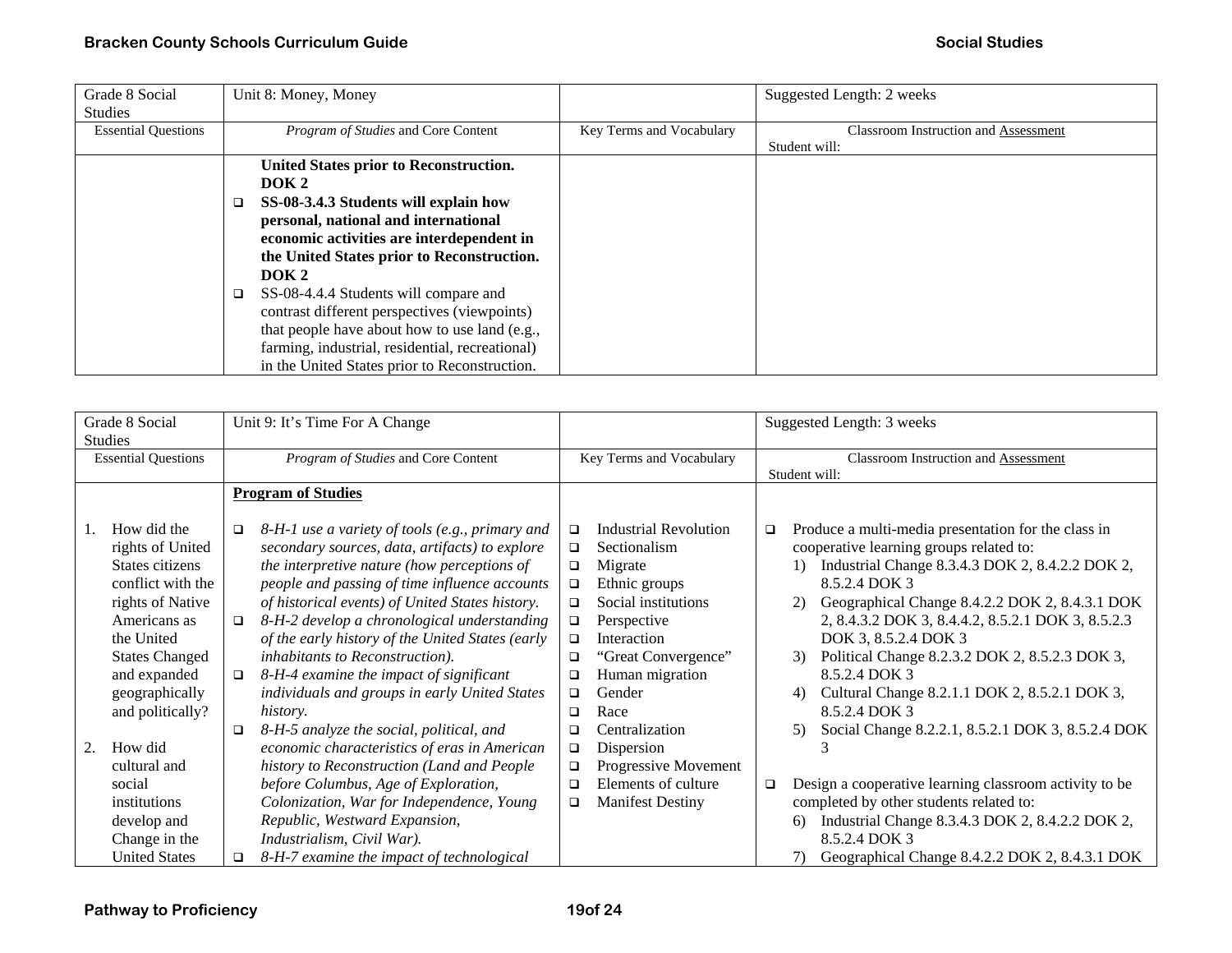| Grade 8 Social             |        | Unit 9: It's Time For A Change                  |                          |        | Suggested Length: 3 weeks                                |
|----------------------------|--------|-------------------------------------------------|--------------------------|--------|----------------------------------------------------------|
| <b>Studies</b>             |        |                                                 |                          |        |                                                          |
| <b>Essential Questions</b> |        | Program of Studies and Core Content             | Key Terms and Vocabulary |        | Classroom Instruction and Assessment                     |
|                            |        |                                                 |                          |        | Student will:                                            |
| during the early           |        | advances on early United States history.        |                          |        | 2, 8.4.3.2 DOK 3, 8.4.4.2, 8.5.2.1 DOK 3, 8.5.2.3        |
| 1800's?                    | $\Box$ | 8-G-1 examine patterns of human movement,       |                          |        | DOK 3, 8.5.2.4 DOK 3                                     |
|                            |        | settlement, and interaction in early American   |                          |        | 8) Political Change 8.2.3.2 DOK 2, 8.5.2.3 DOK 3,        |
| In what ways<br>3.         |        | history and investigate how these patterns      |                          |        | 8.5.2.4 DOK 3                                            |
| has conflict               |        | influenced culture and society in the United    |                          |        | 9) Cultural Change 8.2.1.1 DOK 2, 8.5.2.1 DOK 3,         |
| resulted from              |        | States.                                         |                          |        | 8.5.2.4 DOK 3                                            |
| the migration              |        | $\Box$ 8-G-2 explore reasons behind patterns of |                          |        | 10) Social Change 8.2.2.1, 8.5.2.1 DOK 3, 8.5.2.4 DOK    |
| and settlement             |        | human settlement across the United States       |                          |        | 3                                                        |
| of people as               |        | that resulted in the diverse cultures of the    |                          |        |                                                          |
| they expanded              |        | <b>United States.</b>                           |                          | $\Box$ | Create an individual activity addressing learning styles |
| across the                 | $\Box$ | 8-G-3 examine how early United States           |                          |        | to be completed by fellow students related to:           |
| continent, and             |        | history was influenced by the physical          |                          |        | 11) Industrial Change 8.3.4.3 DOK 2, 8.4.2.2 DOK 2,      |
| how wee they               |        | environment (e.g., natural barriers, natural    |                          |        | 8.5.2.4 DOK 3                                            |
| resolved?                  |        | disasters, natural resources).                  |                          |        | 12) Geographical Change 8.4.2.2 DOK 2, 8.4.3.1 DOK       |
|                            | $\Box$ | 8-G-4 investigate how Americans used            |                          |        | 2, 8.4.3.2 DOK 3, 8.4.4.2, 8.5.2.1 DOK 3, 8.5.2.3        |
| 4. Why is it               |        | technology, especially in early American        |                          |        | DOK 3, 8.5.2.4 DOK 3                                     |
| important to               |        | history, to modify the environment.             |                          |        | 13) Political Change 8.2.3.2 DOK 2, 8.5.2.3 DOK 3,       |
| study the idea             | o.     | 8-GC-4 examine the rights and                   |                          |        | 8.5.2.4 DOK 3                                            |
| of Manifest                |        | responsibilities of individuals in American     |                          |        | 14) Cultural Change 8.2.1.1 DOK 2, 8.5.2.1 DOK 3,        |
| Destiny?                   |        | society by analyzing democratic principles      |                          |        | 8.5.2.4 DOK 3                                            |
|                            |        | (e.g., liberty, justice, individual human       |                          |        | 15) Social Change 8.2.2.1, 8.5.2.1 DOK 3, 8.5.2.4        |
|                            |        | dignity, and the rule of law) as expressed in   |                          |        | DOK <sub>3</sub>                                         |
|                            |        | historical events, historical documents (e.g.,  |                          |        |                                                          |
|                            |        | the Bill of Rights, Declaration of              |                          | $\Box$ | $CLA$ – Develop a CATS-like assessment (multiple         |
|                            |        | Independence, U.S. Constitution), and           |                          |        | choice and open-response) to be completed by fellow      |
|                            |        | American society.                               |                          |        | students, scoring guide included.                        |
|                            | $\Box$ | 8-CS-1 examine how culture in the United        |                          | $\Box$ | Present lesson on assigned change in the 1800's topic    |
|                            |        | States has been influenced by language,         |                          |        | with their cooperative group in a jigsaw fashion related |
|                            |        | literature, arts, beliefs, and behavior of      |                          |        | to:                                                      |
|                            |        | people in America's past.                       |                          |        | 16) Industrial Change 8.3.4.3 DOK 2, 8.4.2.2 DOK 2,      |
|                            | $\Box$ | 8-CS-2 investigate how social institutions      |                          |        | 8.5.2.4 DOK 3                                            |
|                            |        | addressed human needs in early United States    |                          |        | 17) Geographical Change 8.4.2.2 DOK 2, 8.4.3.1 DOK       |
|                            |        | history.                                        |                          |        | 2, 8.4.3.2 DOK 3, 8.4.4.2, 8.5.2.1 DOK 3, 8.5.2.3        |
|                            | $\Box$ | 8-CS-3 analyze social interactions among        |                          |        | DOK 3, 8.5.2.4 DOK 3                                     |
|                            |        | diverse groups and individuals in United        |                          |        | 18) Political Change 8.2.3.2 DOK 2, 8.5.2.3 DOK 3,       |
|                            |        | States history.                                 |                          |        | 8.5.2.4 DOK 3                                            |
|                            | o.     | 8-CS-4 analyze social interactions, including   |                          |        | 19) Cultural Change 8.2.1.1 DOK 2, 8.5.2.1 DOK 3,        |
|                            |        | conflict and cooperation, among individuals     |                          |        | 8.5.2.4 DOK 3                                            |
|                            |        | and groups in United States History.            |                          |        | 20) Social Change 8.2.2.1, 8.5.2.1 DOK 3, 8.5.2.4        |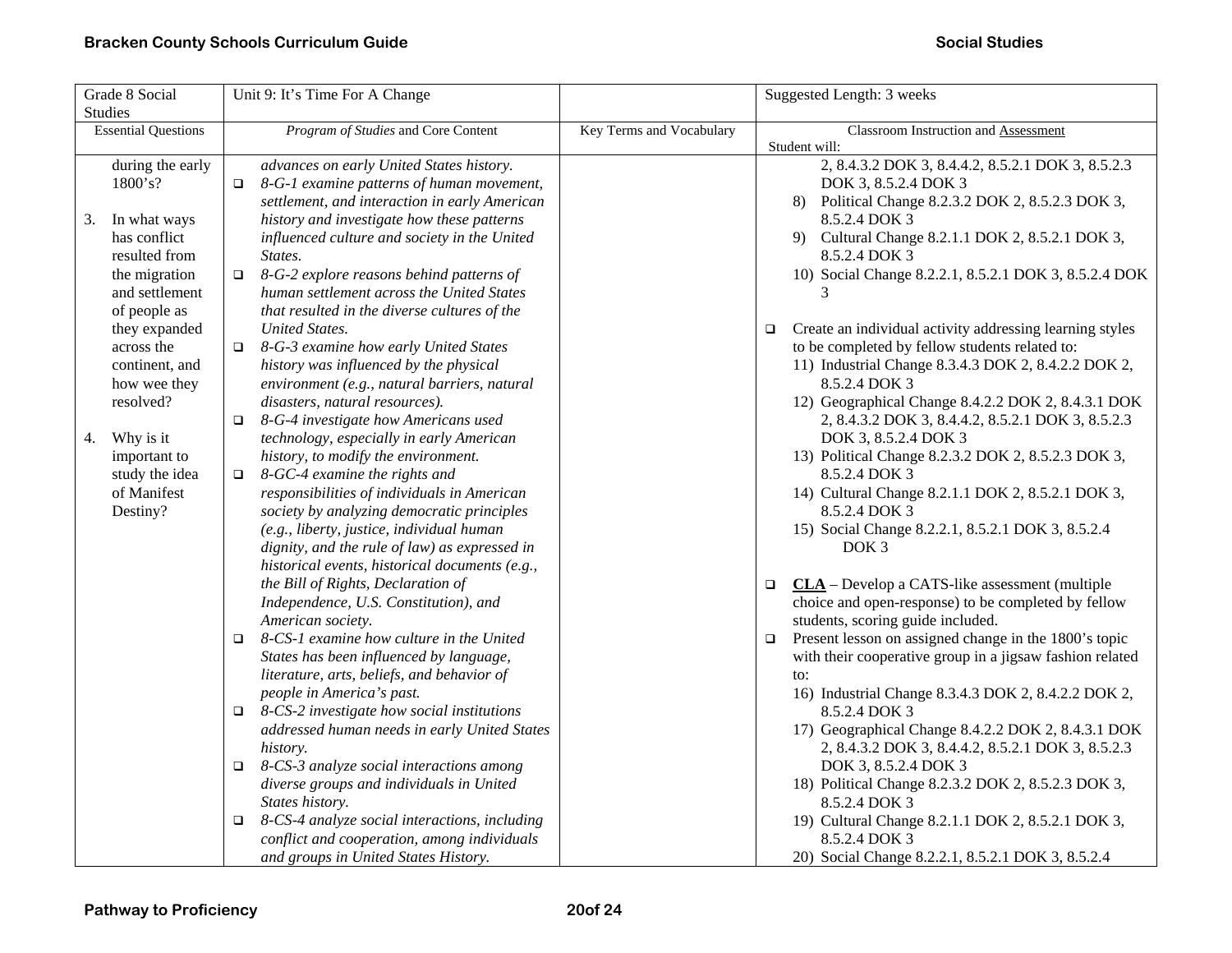| Grade 8 Social<br><b>Studies</b> | Unit 9: It's Time For A Change                                                    |                          | Suggested Length: 3 weeks                                            |
|----------------------------------|-----------------------------------------------------------------------------------|--------------------------|----------------------------------------------------------------------|
| <b>Essential Questions</b>       | Program of Studies and Core Content                                               | Key Terms and Vocabulary | <b>Classroom Instruction and Assessment</b>                          |
|                                  |                                                                                   |                          | Student will:                                                        |
|                                  |                                                                                   |                          | DOK <sub>3</sub>                                                     |
|                                  |                                                                                   |                          |                                                                      |
|                                  | <b>Core Content</b>                                                               |                          | Reflect on the success of their presentation, by writing a<br>$\Box$ |
|                                  |                                                                                   |                          | one-page reflection.                                                 |
|                                  | SS-08-2.1.1 Students will explain how the<br>□                                    |                          | Participate in the group presentations by completing the<br>$\Box$   |
|                                  | elements of culture (e.g., language, the arts,                                    |                          | group activity, individual activity, and CATS-like                   |
|                                  | customs, beliefs, literature) defined specific                                    |                          | assessment for each; except the one they present.                    |
|                                  | groups in the United States prior to                                              |                          |                                                                      |
|                                  | Reconstruction and resulted in unique                                             |                          |                                                                      |
|                                  | perspectives. DOK 2                                                               |                          |                                                                      |
|                                  | SS-08-2.2.1 Students will compare how<br>□                                        |                          |                                                                      |
|                                  | cultures (United States prior to                                                  |                          |                                                                      |
|                                  | Reconstruction) developed social institutions                                     |                          |                                                                      |
|                                  | (family, religion, education, government,                                         |                          |                                                                      |
|                                  | economy) to respond to human needs,                                               |                          |                                                                      |
|                                  | structure society and influence behavior.                                         |                          |                                                                      |
|                                  | SS-08-2.3.2 Students will explain how<br>□                                        |                          |                                                                      |
|                                  | compromise and cooperation were possible                                          |                          |                                                                      |
|                                  | choices to resolve conflict among                                                 |                          |                                                                      |
|                                  | individuals and groups in the United States                                       |                          |                                                                      |
|                                  | prior to Reconstruction. DOK 2                                                    |                          |                                                                      |
|                                  | SS-08-3.4.3 Students will explain how<br>$\Box$                                   |                          |                                                                      |
|                                  | personal, national and international<br>economic activities are interdependent in |                          |                                                                      |
|                                  | the United States prior to Reconstruction.                                        |                          |                                                                      |
|                                  | DOK <sub>2</sub>                                                                  |                          |                                                                      |
|                                  | SS-08-4.2.2 Students will describe how<br>$\Box$                                  |                          |                                                                      |
|                                  | places and regions in United States history                                       |                          |                                                                      |
|                                  | prior to Reconstruction changed over time                                         |                          |                                                                      |
|                                  | as technologies, resources and knowledge                                          |                          |                                                                      |
|                                  | became available. DOK 2                                                           |                          |                                                                      |
|                                  | SS-08-4.3.1 Students will describe patterns<br>□                                  |                          |                                                                      |
|                                  | of human settlement in the United States                                          |                          |                                                                      |
|                                  | prior to Reconstruction and explain how                                           |                          |                                                                      |
|                                  | these patterns were influenced by human                                           |                          |                                                                      |
|                                  | needs. DOK 2                                                                      |                          |                                                                      |
|                                  | SS-08-4.3.2 Students will explain why and<br>□                                    |                          |                                                                      |
|                                  | give examples of how human populations                                            |                          |                                                                      |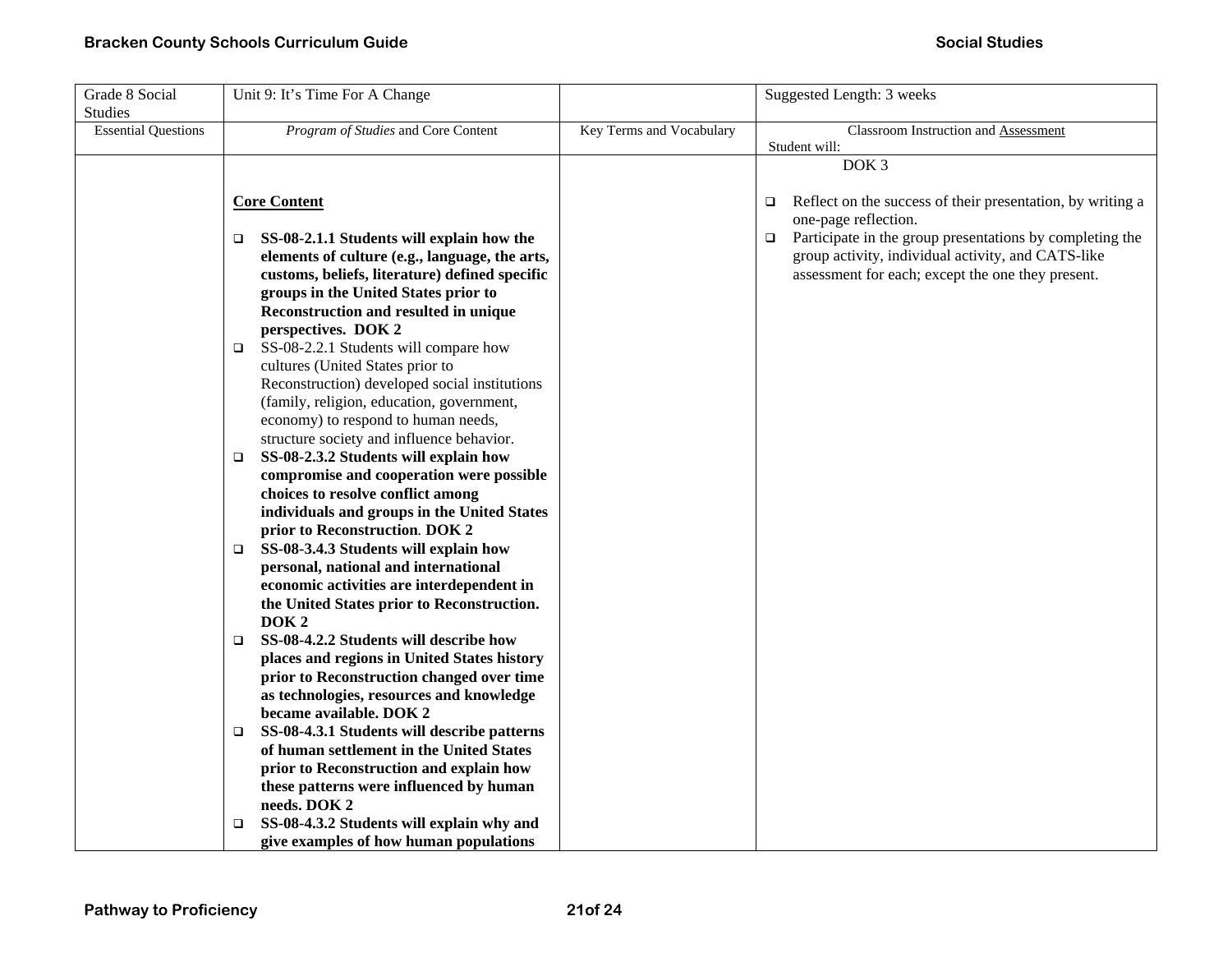| Grade 8 Social             |        | Unit 9: It's Time For A Change                   |                          | Suggested Length: 3 weeks            |
|----------------------------|--------|--------------------------------------------------|--------------------------|--------------------------------------|
| <b>Studies</b>             |        |                                                  |                          |                                      |
| <b>Essential Questions</b> |        | Program of Studies and Core Content              | Key Terms and Vocabulary | Classroom Instruction and Assessment |
|                            |        |                                                  |                          | Student will:                        |
|                            |        | changed and/or migrated because of               |                          |                                      |
|                            |        | factors such as war, disease, economic           |                          |                                      |
|                            |        | opportunity, and technology in the United        |                          |                                      |
|                            |        | <b>States prior to Reconstruction. DOK 3</b>     |                          |                                      |
|                            | $\Box$ | SS-08-4.4.2 Students will describe ways in       |                          |                                      |
|                            |        | which the physical environment (e.g., natural    |                          |                                      |
|                            |        | resources, physical geography, natural           |                          |                                      |
|                            |        | disasters) both promoted and limited human       |                          |                                      |
|                            |        | activities (e.g., exploration, migration, trade, |                          |                                      |
|                            |        | settlement, development) in the United States    |                          |                                      |
|                            |        | prior to Reconstruction.                         |                          |                                      |
|                            | $\Box$ | SS-08-5.2.1 Students will explain events         |                          |                                      |
|                            |        | and conditions that led to the "Great            |                          |                                      |
|                            |        | Convergence" of European, African and            |                          |                                      |
|                            |        | Native American people beginning in the          |                          |                                      |
|                            |        | late 15th century, and analyze how               |                          |                                      |
|                            |        | America's diverse society developed as a         |                          |                                      |
|                            |        | result of these events. DOK 3                    |                          |                                      |
|                            | $\Box$ | SS-08-5.2.3 Students will explain how the        |                          |                                      |
|                            |        | growth of democracy and geographic               |                          |                                      |
|                            |        | expansion occurred and were significant to       |                          |                                      |
|                            |        | the development of the United States prior       |                          |                                      |
|                            |        | to Reconstruction. DOK 3                         |                          |                                      |
|                            | $\Box$ | SS-08-5.2.4 Students will describe the           |                          |                                      |
|                            |        | political, social, economic and cultural         |                          |                                      |
|                            |        | differences (e.g., slavery, tariffs,             |                          |                                      |
|                            |        | industrialism vs. agrarianism, federal vs.       |                          |                                      |
|                            |        | states' rights) among sections of the U.S.       |                          |                                      |
|                            |        | and explain how these differences resulted       |                          |                                      |
|                            |        | in the American Civil War. DOK 3                 |                          |                                      |

| Grade 8 Social             | Unit 10: United We Stand, Divided We Fall       |                          | Suggested Length: 6 weeks                               |
|----------------------------|-------------------------------------------------|--------------------------|---------------------------------------------------------|
| Studies                    |                                                 |                          |                                                         |
| <b>Essential Questions</b> | <i>Program of Studies</i> and Core Content      | Key Terms and Vocabulary | <b>Classroom Instruction and Assessment</b>             |
|                            |                                                 |                          | Student will:                                           |
|                            | <i>Program of Studies</i>                       |                          |                                                         |
| How did the                | 8-H-1 use a variety of tools (e.g., primary and | Sectionalism             | Simulate the Civil War by assuming the roles of an army |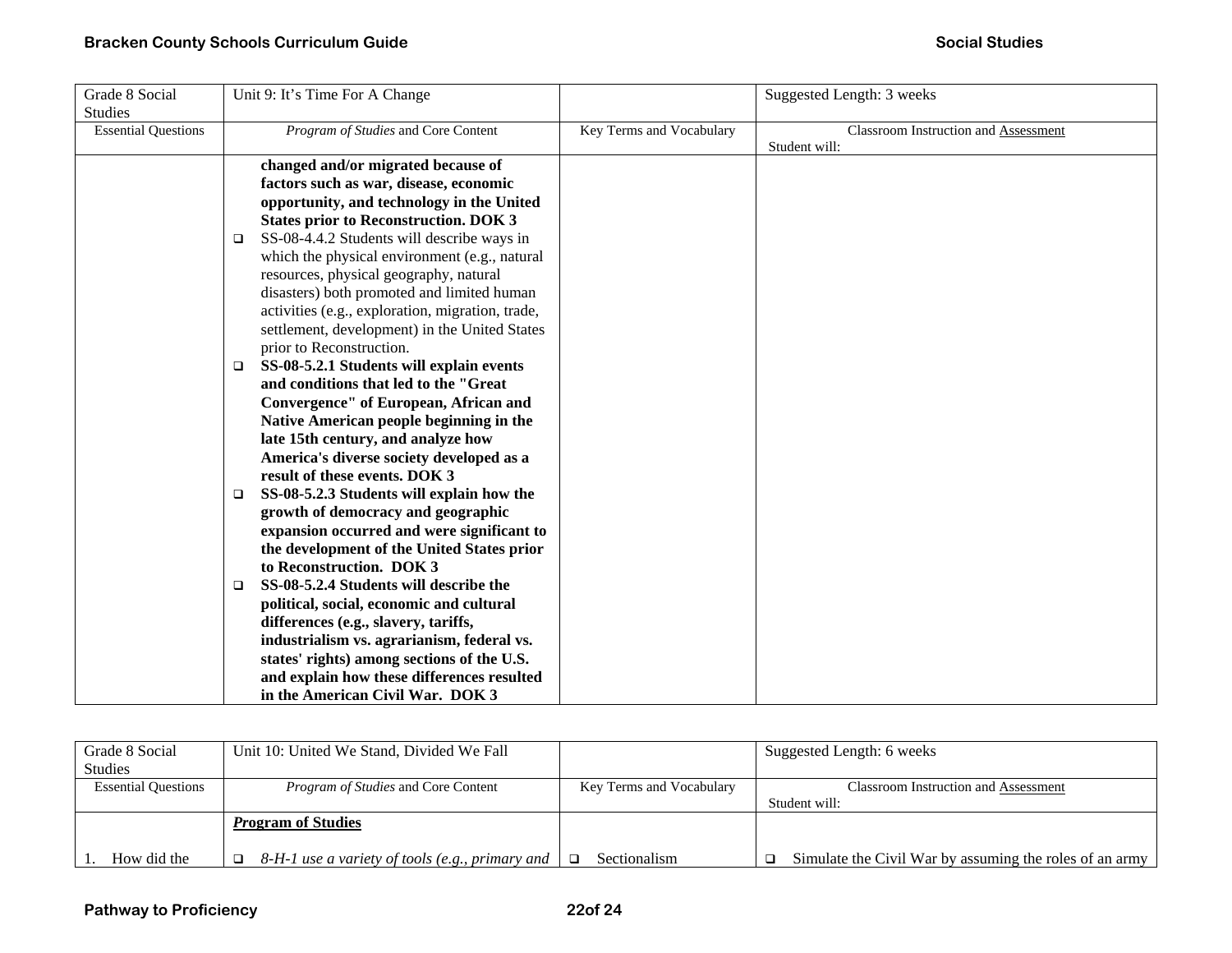| Grade 8 Social             | Unit 10: United We Stand, Divided We Fall               |                                | Suggested Length: 6 weeks                                            |
|----------------------------|---------------------------------------------------------|--------------------------------|----------------------------------------------------------------------|
| <b>Studies</b>             |                                                         |                                |                                                                      |
| <b>Essential Questions</b> | Program of Studies and Core Content                     | Key Terms and Vocabulary       | Classroom Instruction and Assessment                                 |
|                            |                                                         |                                | Student will:                                                        |
| rights of                  | secondary sources, data, artifacts) to explore          | Reconstruction<br>$\Box$       | identity and a home identity in a cooperative learning               |
| citizens from              | the interpretive nature (how perceptions of             | Cause<br>$\Box$                | activity. 8.5.2.4 DOK 3                                              |
| different                  | people and passing of time influence accounts           | Effect<br>$\Box$               | Participate in army routines; including Reveille, role<br>$\Box$     |
| sections come              | of historical events) of United States history.         | Conflict<br>$\Box$             | call, and marching drills. 8.5.2.4 DOK 3                             |
| into conflict              | 8-H-2 develop a chronological understanding<br>$\Box$   | Multiple causation<br>$\Box$   | Label a map with Civil War places, to become familiar<br>$\Box$      |
| during the                 | of the early history of the United States (early        | Compromise<br>$\Box$           | with where events were happening. 8.4.1.1 DOK 3                      |
| American Civil             | inhabitants to Reconstruction).                         | Historical documents<br>$\Box$ | Summarize information about each year's events as it is<br>$\Box$    |
| War?                       | 8-H-3 recognize cause-and-effect<br>$\Box$              | Race<br>$\Box$                 | received from the telegraph operator. 8.2.3.1 DOK 2                  |
|                            | relationships and multiple causes of events in          | Perspective<br>$\Box$          | Present a skit of interviews with common soldiers and<br>$\Box$      |
| How did culture<br>2.      | United States history.                                  |                                | answer questions related to the skit. 8.2.3.2 DOK 2                  |
| and social                 | 8-H-4 examine the impact of significant<br>$\Box$       |                                | Roll Destiny Dice to simulate situations beyond their<br>$\Box$      |
| institutions               | individuals and groups in early United States           |                                | control and record resulting gains or loses of points.               |
| impact the                 | history.                                                |                                | 8.5.1.2 DOK 3                                                        |
| American Civil             | 8-GC-4 examine the rights and<br>$\Box$                 |                                | Participation in Battle Jeopardy, as a way to review the<br>$\Box$   |
| War and                    | responsibilities of individuals in American             |                                | year's events. 8.5.2.4 DOK 3                                         |
| Reconstruction?            | society by analyzing democratic principles              |                                | Play combat cards (similar to the card game War) to<br>$\Box$        |
|                            | (e.g., liberty, justice, individual human               |                                | review ranks, army size, and weapon powers and also to               |
| How did<br>3.              | dignity, and the rule of law) as expressed in           |                                | simulate battle. 8.2.3.2 DOK 3                                       |
| economic issues            | historical events, historical documents (e.g.,          |                                | Summarize the highlights of one important battle from<br>$\Box$      |
| impact the                 | the Bill of Rights, Declaration of                      |                                | each year. 8.5.1.2 DOK 3                                             |
| development,               | Independence, U.S. Constitution), and                   |                                | Write journal entries or letters to and from their army or<br>$\Box$ |
| progress, and              | American society.                                       |                                | home identities, including recent historical events and              |
| end of the                 | 8-CS-4 analyze social interactions, including<br>$\Box$ |                                | four vocabulary words. 8.5.1.1 DOK 3                                 |
| American Civil             | conflict and cooperation, among individuals             |                                | Role-play a field hospital simulation, followed up by a<br>$\Box$    |
| War and                    | and groups in United States History.                    |                                | short writing on the topic of their choice from a given              |
| Reconstruction?            |                                                         |                                | list. 8.5.2.4 DOK 3                                                  |
|                            |                                                         |                                | Re-enact Abraham Lincoln's assassination through<br>$\Box$           |
| What role did<br>4.        | <b>Core Content</b>                                     |                                | pantomime and narration. 8.5.1.2 DOK 3                               |
| geography play             |                                                         |                                | Write a reaction to the simulation. 8.5.1.1 DOK 3<br>$\Box$          |
| in the                     | SS-08-2.3.1 Students will explain how<br>□              |                                | $CLA - Civil War Test, Open-Response - Tensions$<br>$\Box$           |
| development of             | social interactions led to conflict and                 |                                | Between North and South. 8.5.1.2 DOK 3                               |
| the American               | competition (e.g., political, economic,                 |                                |                                                                      |
| Civil War and              | religious, ethnic) occurred among                       |                                |                                                                      |
| Reconstruction?            | individuals and groups in the United States             |                                |                                                                      |
|                            | prior to Reconstruction. DOK 2                          |                                |                                                                      |
| Why is it<br>5.            | SS-08-2.3.2 Students will explain how<br>$\Box$         |                                |                                                                      |
| important to               | compromise and cooperation were possible                |                                |                                                                      |
| study the                  | choices to resolve conflict among                       |                                |                                                                      |
| history of the             | individuals and groups in the United States             |                                |                                                                      |